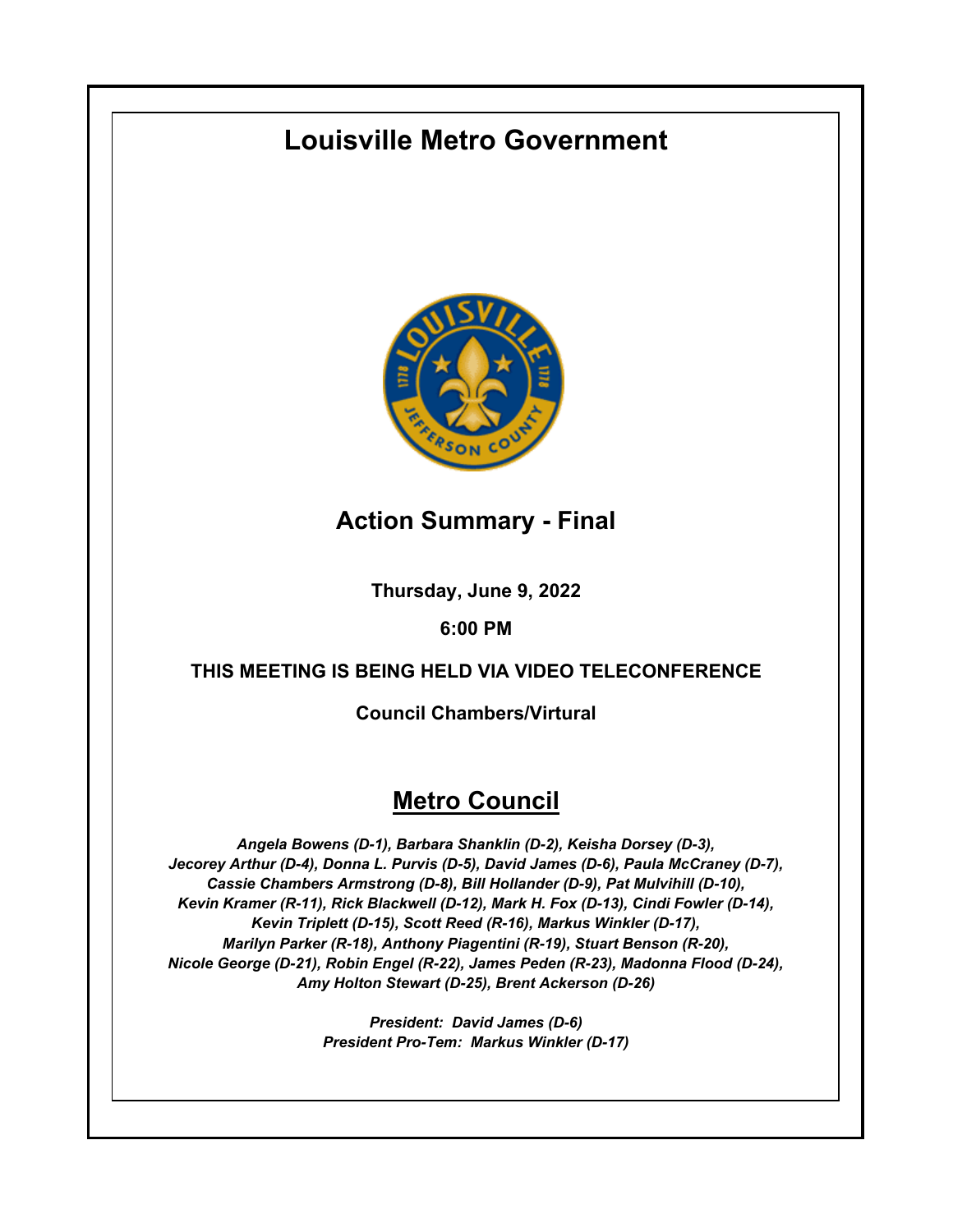# **Call to Order and Pledge of Allegiance**

**Council President James called the meeting to order at 6:05 p.m.**

**This meeting was held pursuant to KRS 61.826 and Council Rule 5A. All Council Members attended the meeting in Chambers, except for the following who attended virtually via WebEx:**

- **Council Member Shanklin**
- **Council Member Purvis**
- **Council Member Peden**

# **Members Roll Call**

#### **A quorum was established.**

Present: 26 - Council Member Amy Holton Stewart (D-25), Council Member Angela Bowens (D-1), Council Member Barbara Shanklin (D-2), Council Member Keisha Dorsey (D-3), Council Member Jecorey Arthur (D-4), Council Member Donna L. Purvis (D-5), Council Member David James (D-6), Council Member Paula McCraney (D-7), Council Member Cassie Chambers Armstrong (D-8), Council Member Bill Hollander (D-9), Council Member Pat Mulvihill (D-10), Council Member Kevin Kramer (R-11), Council Member Rick Blackwell (D-12), Council Member Mark H. Fox (D-13), Council Member Cindi Fowler (D-14), Council Member Kevin Triplett (D-15), Council Member Scott Reed (R-16), Council Member Markus Winkler (D-17), Council Member Marilyn Parker (R-18), Council Member Anthony Piagentini (R-19), Council Member Stuart Benson (R-20), Council Member Nicole George (D-21), Council Member Robin Engel (R-22), Council Member James Peden (R-23), Council Member Madonna Flood (D-24) and Council Member Brent Ackerson (D-26)

# **Support Staff**

**Hollie Hopkins, Jefferson County Attorney's Office Paul Rutherford, Jefferson County Attorney's Office Travis Fiechter, Jefferson County Attorney's Office Jason Fowler, Jefferson County Attorney's Office Darrin Johnson, Civic Innovation and Technology**

# **Clerk(s)**

**Sonya Harward, Clerk Cheryl Woods, Assistant Clerk Lisa Franklin Gray, Assistant Clerk**

# **Moment of Silence**

**Council President James stated that Louisville Orange Zone for COVID, and he asked that everyone get vaccinated. He asked that everyone keep those families touched by COVID in their prayers, and that everyone join him in a moment of silence.**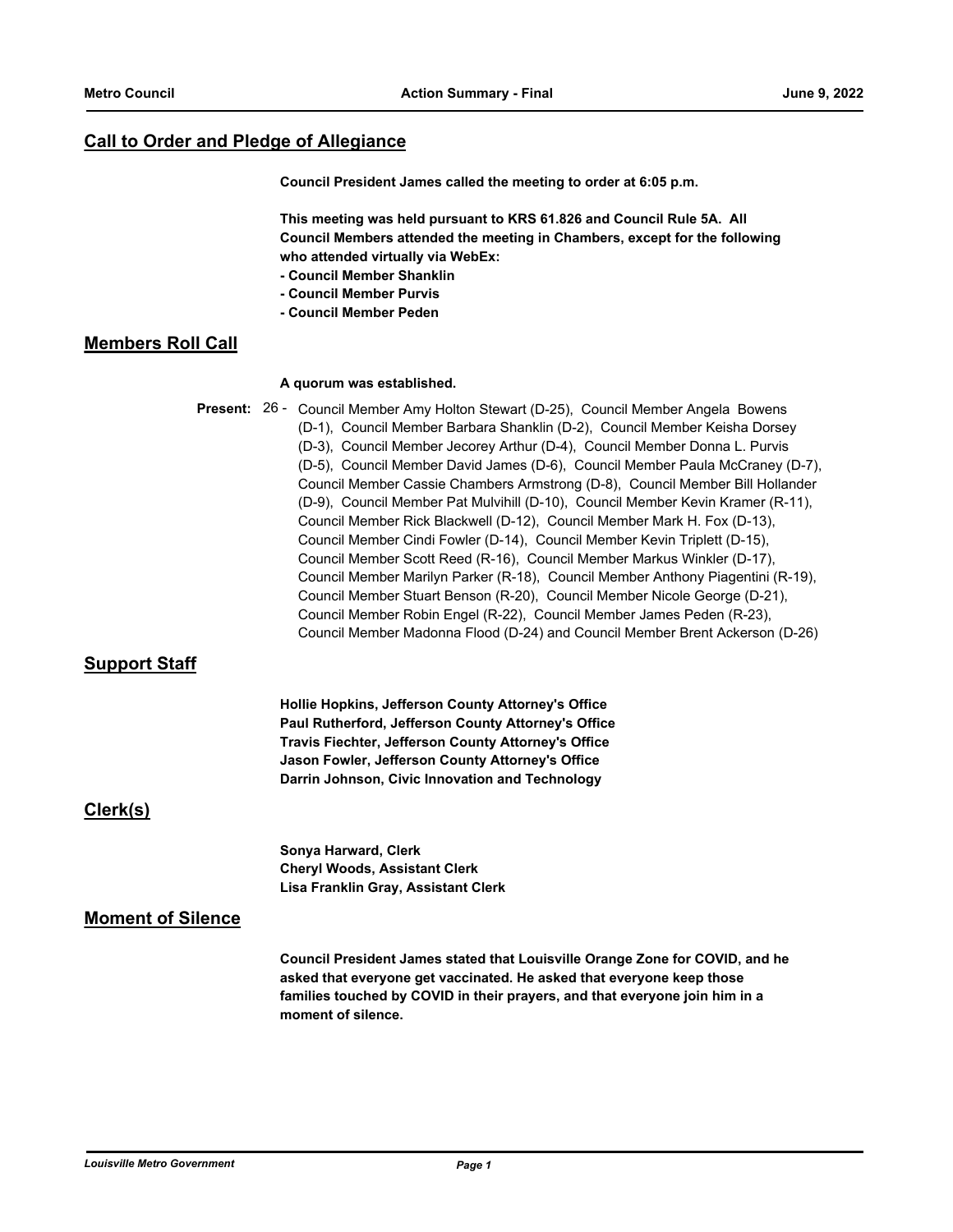### **Special Recognitions and Proclamations**

#### **1.** [ID 22-0743](http://louisville.legistar.com/gateway.aspx?m=l&id=/matter.aspx?key=60349)

**Council Member Shanklin recognized Robin Hall and Michelle for their female-owned business, NTC Traffic Control, that hires second-chance employees.**

**Robin Hall and Michelle James also spoke.**

\*Council President James relinquished the chair to President Pro-Tem Winkler at 6:13 p.m.

**2.** [ID 22-0741](http://louisville.legistar.com/gateway.aspx?m=l&id=/matter.aspx?key=60347)

**Council President James recognized Dr. Sarah Moyer, former Director of Public Health and Wellness, for her service to Louisville Metro.**

**President Pro-Tem Winkler and Dr. Sarah Moyer also spoke to this item.**

# **3.** [ID 22-0742](http://louisville.legistar.com/gateway.aspx?m=l&id=/matter.aspx?key=60348)

**Council President James recognized the late Susan Meyer Moore for her work with The Fillies.**

**Judge Jessica Moore also spoke to this item.**

\*Council President James resumed the chair at 6:29 p.m.

#### **Addresses to the Council**

**4.** [ID 22-0797](http://louisville.legistar.com/gateway.aspx?m=l&id=/matter.aspx?key=60667)

**Addresses to Council - June 9, 2022**

Attachments: [Addresses to Council 6-9-22.pdf](http://louisville.legistar.com/gateway.aspx?M=F&ID=0ffd4788-5f32-48bf-b403-1d904e542ce9.pdf)

[W. Trimble - Handout.pdf](http://louisville.legistar.com/gateway.aspx?M=F&ID=bff0c835-8fcd-4d78-be00-35aa46722a90.pdf)

**The Clerk called forward the following speakers:**

- **Pat Heitz**
- **James Kaiser**
- **Brian Sellers**
- **Beverly Duncan**
- **Christy Swan**
- **Wanda Trimble**

#### **Council Minutes**

**5.** [ID 22-0798](http://louisville.legistar.com/gateway.aspx?m=l&id=/matter.aspx?key=60668)

**Regular: Metro Council - May 19, 2022**

*Attachments:* [Action Summary for Metro Council 5-19-22.pdf](http://louisville.legistar.com/gateway.aspx?M=F&ID=b2b52082-d5e4-4c4d-85d3-701f1f93606e.pdf)

**A motion was made by Council Member Triplett, seconded by Council Member Arthur, that the Council Minutes be approved. The motion carried by a voice vote.**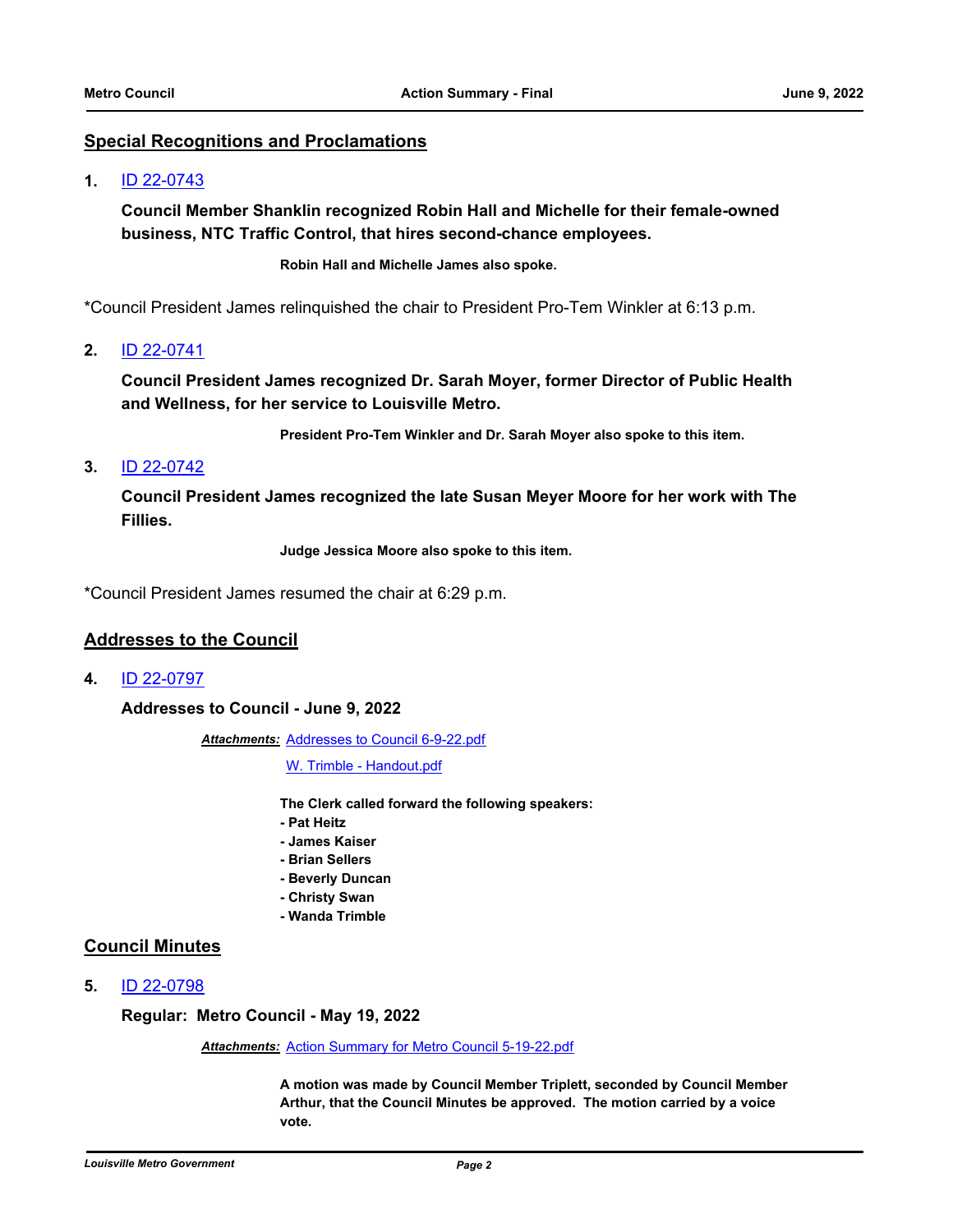### **Committee Minutes**

**A motion was made by Council Member Triplett, seconded by Council Member Arthur, that the Committee Minutes be approved. The motion carried by a voice vote.**

#### **6.** [ID 22-0799](http://louisville.legistar.com/gateway.aspx?m=l&id=/matter.aspx?key=60669)

#### **Regular: Committee of the Whole - May 19, 2022**

*Attachments:* [Action Summary for Committee of the Whole 5-19-22.pdf](http://louisville.legistar.com/gateway.aspx?M=F&ID=2476b22e-e284-4208-b195-5459fdbd0e7b.pdf)

#### **7.** [ID 22-0777](http://louisville.legistar.com/gateway.aspx?m=l&id=/matter.aspx?key=60457)

#### **Regular: Planning and Zoning Committee - May 31, 2022**

*Attachments:* [Action Summary for Planning and Zoning Committee 5-31-22.pdf](http://louisville.legistar.com/gateway.aspx?M=F&ID=e42331e8-ada9-453a-80e3-dcb5b0efaab6.pdf)

#### **8.** [ID 22-0788](http://louisville.legistar.com/gateway.aspx?m=l&id=/matter.aspx?key=60658)

#### **Regular: Labor and Economic Development Committee - May 31, 2022**

Attachments: Action Summary for Labor and Economic Development Committee Meeting 5-31-22.pdf

# **9.** [ID 22-0778](http://louisville.legistar.com/gateway.aspx?m=l&id=/matter.aspx?key=60458)

#### **Regular: Public Works Committee - May 31, 2022**

*Attachments:* [Action Summary for Public Works Committee 5-31-22.pdf](http://louisville.legistar.com/gateway.aspx?M=F&ID=079aa011-e38b-454a-8ad9-59a73cb19361.pdf)

#### **10.** [ID 22-0789](http://louisville.legistar.com/gateway.aspx?m=l&id=/matter.aspx?key=60659)

#### **Regular: Government Oversight and Audit Committee - May 31, 2022**

Attachments: Action Summary for Government Oversight and Audit Committee 5-31-22.pdf

# **11.** [ID 22-0790](http://louisville.legistar.com/gateway.aspx?m=l&id=/matter.aspx?key=60660)

#### **Regular: Community Affairs, Housing, Health and Education Committee - June 01, 2022**

Attachments: Action Summary for Community Affairs, Housing, Health and Education Committee Meeting 6-1-22.pdf

#### **12.** [ID 22-0800](http://louisville.legistar.com/gateway.aspx?m=l&id=/matter.aspx?key=60670)

#### **Regular: Appropriations Committee - June 1, 2022**

*Attachments:* [Action Summary for Appropriations Committee 6-1-22.pdf](http://louisville.legistar.com/gateway.aspx?M=F&ID=6bc09599-a5bb-4af9-9875-e2cb88a6d80c.pdf)

### **13.** [ID 22-0686](http://louisville.legistar.com/gateway.aspx?m=l&id=/matter.aspx?key=60289)

#### **Regular: Parks and Sustainability Committee - June 2, 2022**

**Attachments: Action Summary for Parks and Sustainability Committee** 6-02-2022.pdf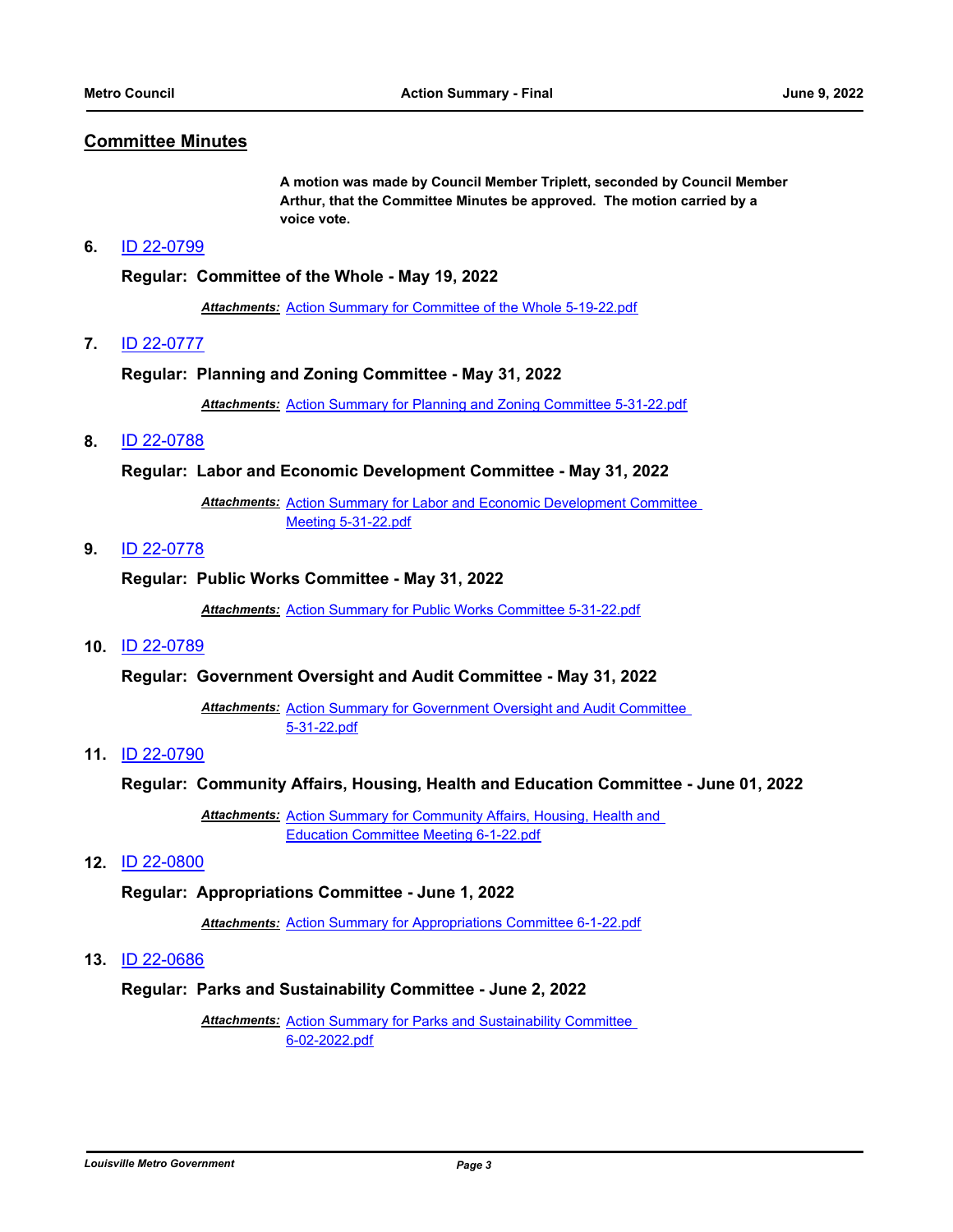### **14.** [ID 22-0779](http://louisville.legistar.com/gateway.aspx?m=l&id=/matter.aspx?key=60511)

#### **Regular: Committee on Equity and Inclusion - June 2, 2022**

*Attachments:* [Action Summary for Committee on Equity and Inclusion 06-02-22.pdf](http://louisville.legistar.com/gateway.aspx?M=F&ID=cbfd5afd-b3e4-4460-9914-31ff17173d90.pdf)

#### **15.** [ID 22-0780](http://louisville.legistar.com/gateway.aspx?m=l&id=/matter.aspx?key=60512)

#### **Special: Budget Committee - June 2, 2022**

*Attachments:* [Action Summary for Budget Committee 6-2-22.pdf](http://louisville.legistar.com/gateway.aspx?M=F&ID=9cee666d-8327-47ad-bfa7-0f50292c3570.pdf)

**16.** [ID 22-0801](http://louisville.legistar.com/gateway.aspx?m=l&id=/matter.aspx?key=60671)

#### **Special: Parks and Sustainability Committee - June 7, 2022**

*Attachments:* [Action Summary for Parks and Sustainability Committee 6-7-22.pdf](http://louisville.legistar.com/gateway.aspx?M=F&ID=9935bcb1-1c42-4027-a14f-24689e602384.pdf)

#### **Communications to the Council**

**The Clerk read the appointments into the record. Those appointments requiring Council approval were assigned to the Government Oversight and Audit Committee**

# **17.** [ID 22-0807](http://louisville.legistar.com/gateway.aspx?m=l&id=/matter.aspx?key=60676)

**Civil Service Board - Jessica Piasta, Bradford Michel, Darrell Messer, Langston Gaither, and Albert Tronzo (Reappointments).**

*Attachments:* [APT Civil Service Board 06-06-22.pdf](http://louisville.legistar.com/gateway.aspx?M=F&ID=f3570be2-4745-40aa-a28b-775e51e01776.pdf)

#### **18.** [ID 22-0808](http://louisville.legistar.com/gateway.aspx?m=l&id=/matter.aspx?key=60678)

**Board of Zoning Adjustment (BOZA) - Lula Howard (Reappointment).**

*Attachments:* [APT Board of Zoning Adjustment \(BOZA\) 06-06-22.pdf](http://louisville.legistar.com/gateway.aspx?M=F&ID=c1213373-021e-494a-99d1-7f122f59a186.pdf)

#### **19.** [ID 22-0809](http://louisville.legistar.com/gateway.aspx?m=l&id=/matter.aspx?key=60679)

**Code Enforcement Board - Alisia Richardson and Chris Wantland (Appointments).**

*Attachments:* [APT Code Enforcement Board 06-06-22.pdf](http://louisville.legistar.com/gateway.aspx?M=F&ID=ab574aec-153f-492d-999c-2a6c469ab7dc.pdf)

#### **20.** [ID 22-0810](http://louisville.legistar.com/gateway.aspx?m=l&id=/matter.aspx?key=60680)

#### **Commission on Public Art (COPA) - David Beck (Appointment).**

*Attachments:* [APT Commission on Public Art \(COPA\) 06-06-22.pdf](http://louisville.legistar.com/gateway.aspx?M=F&ID=fdcf7a27-d51f-4797-8756-a2075d099f41.pdf)

### **21.** [ID 22-0811](http://louisville.legistar.com/gateway.aspx?m=l&id=/matter.aspx?key=60681)

#### **Deputy Sheriff Merit Board - Col. Detrick Briscoe (Appointment).**

*Attachments:* [APT Deputy Sheriff Merit Board 06-06-22.pdf](http://louisville.legistar.com/gateway.aspx?M=F&ID=384a81b8-c624-4819-bc42-7da3b574c510.pdf)

#### **22.** [ID 22-0812](http://louisville.legistar.com/gateway.aspx?m=l&id=/matter.aspx?key=60682)

#### **Metropolitan Sewer District (MSD) Board - Marita Willis (Reappointment).**

*Attachments:* [APT Metropolitan Sewer District \(MSD\) Board 06-06-22.pdf](http://louisville.legistar.com/gateway.aspx?M=F&ID=d6e4af54-b5b7-4c1d-adb7-59a9408e6d95.pdf)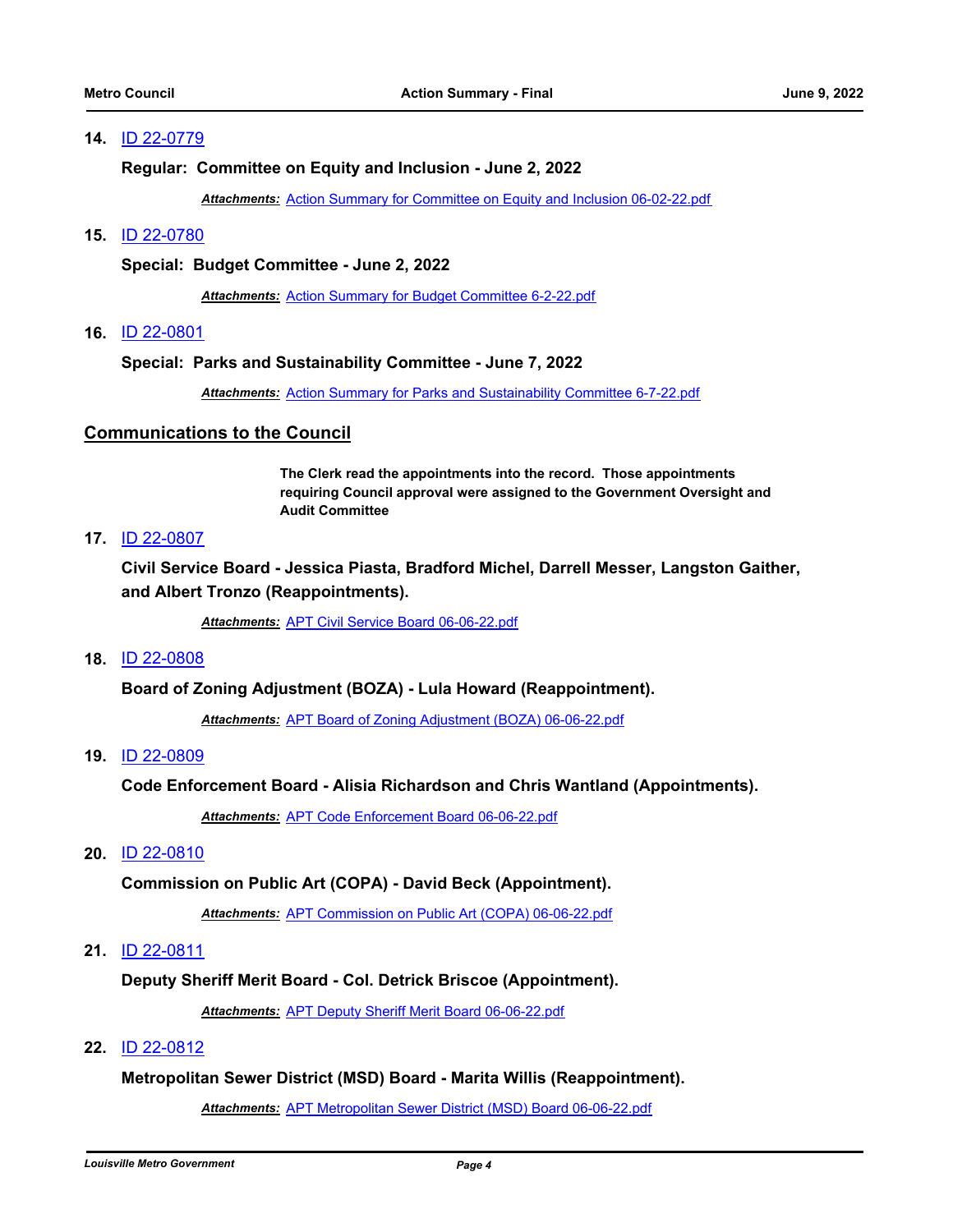### **23.** [ID 22-0813](http://louisville.legistar.com/gateway.aspx?m=l&id=/matter.aspx?key=60683)

### **Police Merit Board - Marty Ruby (Appointment) and Sherryl Anderson (Reappointment).**

*Attachments:* [APT Police Merit Board 06-06-22.pdf](http://louisville.legistar.com/gateway.aspx?M=F&ID=1327e7a8-b23d-444c-89ba-0265c6f7dffc.pdf)

### **Special Notice of Proposed Amendment to Metro Council Rules**

**Council President James explained the notice required by Council Rule 1.01(d) regarding the introduction of a Resolution to amend the Council Rules.**

### **24.** [R-085-22](http://louisville.legistar.com/gateway.aspx?m=l&id=/matter.aspx?key=60692)

# **A RESOLUTION AMENDING RULE 6.03 OF THE RULES OF THE LEGISLATIVE COUNCIL OF THE LOUISVILLE/JEFFERSON COUNTY METRO GOVERNMENT RELATING TO THE SUBMISSION OF LEGISLATION. (AMENDMENT BY SUBSTITUTION)**

*Sponsors:*Primary David James (D-6)

Attachments: R-085-22 V.2 CABS 061422 Change to Rule 6.03 RE Submitting Legislation.pdf [R-085-22 V.1 060922 Change to Rule 6.03 RE Submitting](http://louisville.legistar.com/gateway.aspx?M=F&ID=8cb66299-1e9a-425d-9e3a-baaad2474ab6.pdf)  Legislation.pdf [R-085-22 PROPOSED CABS 061422 Change to Rule 6.03 RE](http://louisville.legistar.com/gateway.aspx?M=F&ID=dd48d8ac-183b-4aca-a8be-6a2287d2420f.pdf)  Submitting Legislation.pdf.pdf

**The Clerk read this item into the record.**

# **Consent Calendar**

**A motion was made by Council Member Winkler, seconded by Council Member Arthur, to approve the Consent Calendar. The motion carried by the following vote and all items on the Consent Calendar were approved:**

- Yes: 25 Holton Stewart, Bowens, Dorsey, Arthur, Purvis, James, McCraney, Chambers Armstrong, Hollander, Mulvihill, Kramer, Blackwell, Fox, Fowler, Triplett, Reed, Winkler, Parker, Piagentini, Benson, George, Engel, Peden, Flood and Ackerson
- Absent: 1 Shanklin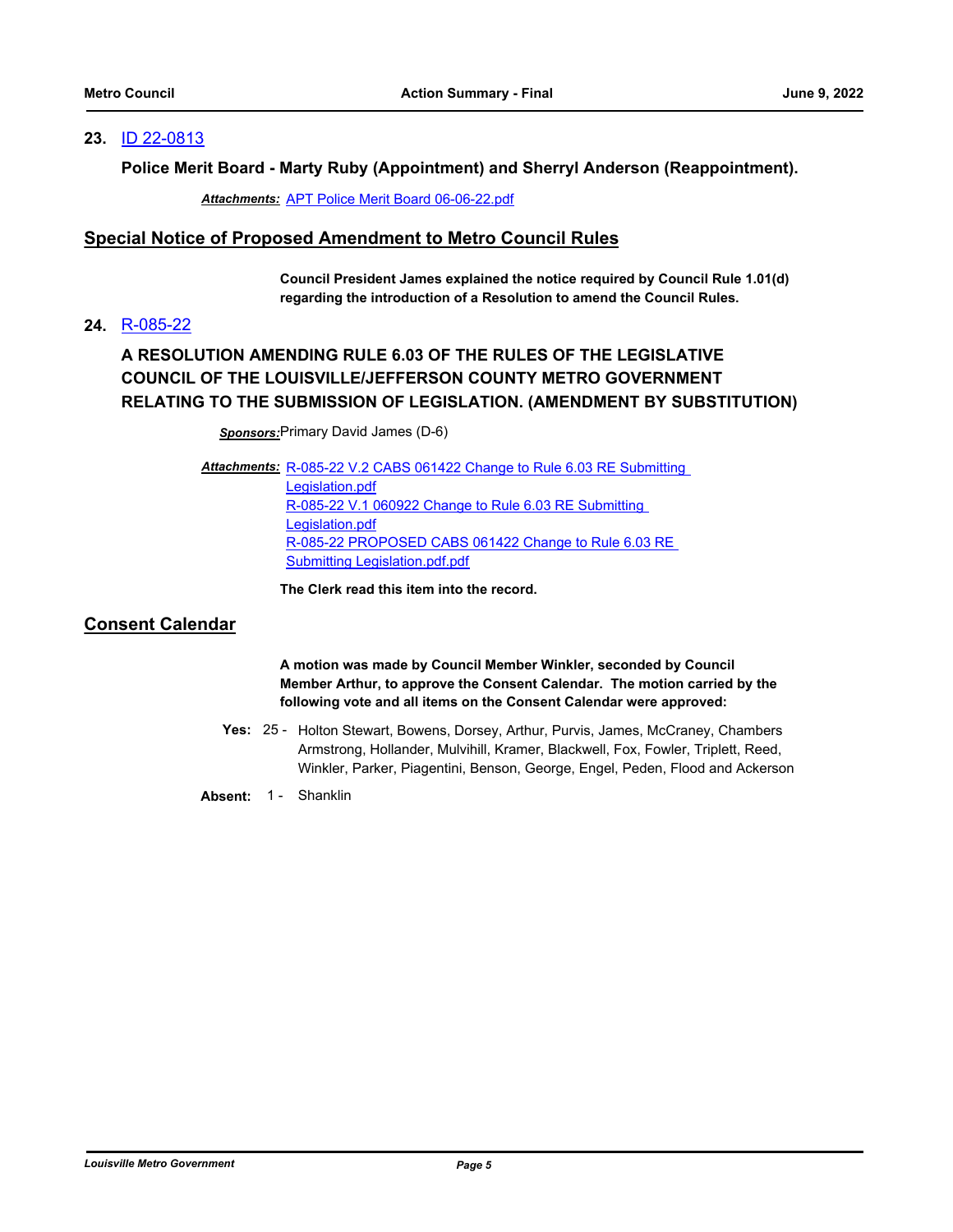# **Legislation forwarded from APPROPRIATIONS COMMITTEE**

### **25.** [O-177-22](http://louisville.legistar.com/gateway.aspx?m=l&id=/matter.aspx?key=60290)

# **AN ORDINANCE APPROPRIATING \$6,125 FROM DISTRICT 9 NEIGHBORHOOD DEVELOPMENT FUNDS TO THE DIVISION OF COMMUNITY FORESTRY TO PAY FOR WEEKLY TREE WATERING ON FRANKFORT AVENUE.**

*Sponsors:*Primary Bill Hollander (D-9)

Attachments: **O-177-22 V.1 051922 D9 NDF for Comm. Forestry to Water Trees on** Frankfort.pdf [O-177-22 Supporting Documentation CF.pdf](http://louisville.legistar.com/gateway.aspx?M=F&ID=d4f2dfc8-45bc-44d3-b6a9-dc79449617b9.pdf) [ORD 072 2022.pdf](http://louisville.legistar.com/gateway.aspx?M=F&ID=db7d598b-0153-4efb-b112-0b465b0ac388.pdf)

**This Ordinance was passed on the Consent Calendar.**

Enactment No: Ordinance 072-2022

# **26.** [O-179-22](http://louisville.legistar.com/gateway.aspx?m=l&id=/matter.aspx?key=60340)

# **AN ORDINANCE APPROPRIATING \$9,675 FROM DISTRICT 21 NEIGHBORHOOD DEVELOPMENT FUNDS TO BRIGHTSIDE FOR THREE YEARS OF MAINTENANCE FOR 45 TREES PLANTED IN PUBLIC RIGHT OF WAYS IN DISTRICT 21.**

*Sponsors:*Primary Nicole George (D-21)

Attachments: **O-179-22 V.1 051922 D21 NDF for Tree Maintenance in Public Right** of Ways.pdf [O-179-22 Supporting Documentation BS.pdf](http://louisville.legistar.com/gateway.aspx?M=F&ID=199d1165-2541-44e6-a7f0-fbda3ad88d5a.pdf) [ORD 073 2022.pdf](http://louisville.legistar.com/gateway.aspx?M=F&ID=4ef00611-9ee5-4fec-b562-456023c5b679.pdf)

**This Ordinance was passed on the Consent Calendar.**

Enactment No: Ordinance 073-2022

#### **Legislation forwarded from COMMITTEE ON EQUITY AND INCLUSION**

**27.** [O-161-22](http://louisville.legistar.com/gateway.aspx?m=l&id=/matter.aspx?key=60197)

**AN ORDINANCE AMENDING CHAPTER 35 OF THE LOUISVILLE METRO CODE OF ORDINANCES ("LMCO") TO CREATE A LANGUAGE ACCESS POLICY FOR LOUISVILLE METRO GOVERNMENT.**

> *Sponsors:*Primary Jecorey Arthur (D-4), Primary Nicole George (D-21), Additional Markus Winkler (D-17), Additional Cassie Chambers Armstrong (D-8) and Additional Anthony Piagentini (R-19)

Attachments: 0-161-22 V.1 042822 AMENDING CH. 35 OF THE ("LMCO") TO [CREATE - LANGUAGE ACCESS POLICY FOR LOUISVILLE METRO](http://louisville.legistar.com/gateway.aspx?M=F&ID=37fb829a-84fc-4b19-86a2-9d9e5348b2ac.pdf)  GOVERNMENT.pdf [ORD 074 2022.pdf](http://louisville.legistar.com/gateway.aspx?M=F&ID=0a89350d-6500-4dbd-8a2a-f5d8e84d71fe.pdf)

#### **This Ordinance was passed on the Consent Calendar.**

Enactment No: Ordinance 074-2022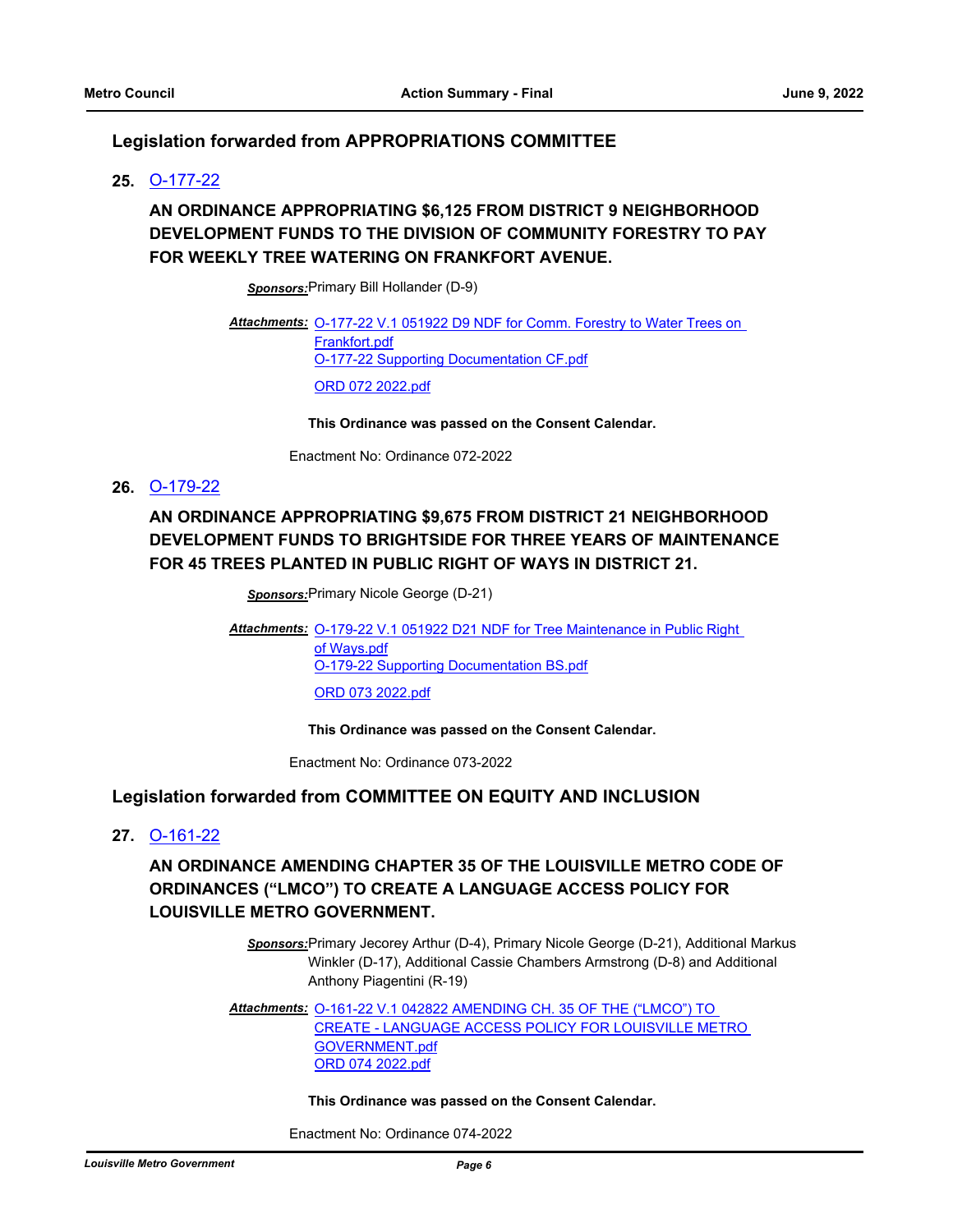# **Legislation forwarded from COMMUNITY AFFAIRS, HOUSING, HEALTH AND EDUCATION COMMITTEE**

### **28.** [R-069-22](http://louisville.legistar.com/gateway.aspx?m=l&id=/matter.aspx?key=60227)

# **A RESOLUTION HONORING BENETHA ELLIS BY DEDICATING THE INTERSECTION OF WEST MAIN STREET AND SOUTH 45TH STREET TO BE KNOWN AS BENETHA ELLIS WAY IN HER HONOR.**

*Sponsors:*Primary Donna L. Purvis (D-5)

#### Attachments: [R-069-22 V.1 051922 Honorary Street Sign for Benetha Ellis.pdf](http://louisville.legistar.com/gateway.aspx?M=F&ID=cf9d3d08-1493-4f28-8d73-e24afc4a1bc5.pdf)

[Bio.pdf](http://louisville.legistar.com/gateway.aspx?M=F&ID=5edf233a-2c62-401e-9048-bd49455e1fe4.pdf)

[CIF for Honorary Sign for Reference.pdf](http://louisville.legistar.com/gateway.aspx?M=F&ID=b91f8ee2-fcee-47ba-8e9d-98cf700fae1e.pdf)

[RES 068 2022.pdf](http://louisville.legistar.com/gateway.aspx?M=F&ID=e82975a9-e000-46d2-8b16-0637c3118e88.pdf)

**This Resolution was adopted on the Consent Calendar.**

Enactment No: Resolution 068-2022

### **Legislation forwarded from GOVERNMENT OVERSIGHT AND AUDIT COMMITTEE**

**29.** [RP053122CG](http://louisville.legistar.com/gateway.aspx?m=l&id=/matter.aspx?key=60357)

# **REAPPOINTMENT OF CHRIS GOSNELL TO THE OKOLONA FIRE PROTECTION DISTRICT BOARD (TERM EXPIRES JUNE 30, 2025).**

Attachments: [APT Okolona Fire Protection District Board 05-16-22.pdf](http://louisville.legistar.com/gateway.aspx?M=F&ID=b2a006c8-b059-4c8e-9057-39cca15508c4.pdf)

[Chris Gosnell 05-16-22.pdf](http://louisville.legistar.com/gateway.aspx?M=F&ID=1e08d59b-f638-46eb-abb2-c361a9dc5392.pdf)

[Applicants for Okolona Fire Protection District Board 05-16-22.pdf](http://louisville.legistar.com/gateway.aspx?M=F&ID=f38a8097-0ee8-4ad9-bfb8-5869f42b6f98.pdf)

[Current Okolona Fire Protection District Board 05-16-22.pdf](http://louisville.legistar.com/gateway.aspx?M=F&ID=8d7cde02-d2f2-428b-a5bd-b46dd6f9100a.pdf)

#### **This Reappointment was approved on the Consent Calendar.**

#### **30.** [RP053122CF](http://louisville.legistar.com/gateway.aspx?m=l&id=/matter.aspx?key=60358)

# **REAPPOINTMENT OF CHARLES FORD TO THE PLEASURE RIDGE PARK FIRE PROTECTION DISTRICT BOARD (TERM EXPIRES JUNE 30, 2025).**

**Attachments: [APT Pleasure Ridge Park Fire Protection District Board 05-16-22.pdf](http://louisville.legistar.com/gateway.aspx?M=F&ID=3fb565f9-7e74-40b8-8f3e-df011d2f801b.pdf)** 

[Charles Ford 05-16-22.pdf](http://louisville.legistar.com/gateway.aspx?M=F&ID=9df6cb76-f06c-42b9-9426-8383474aaa73.pdf)

[Applicants for Board - PRP Fire Protection District Board 05-16-22.pdf](http://louisville.legistar.com/gateway.aspx?M=F&ID=3bb4acf4-32ff-49b6-8ac5-a8dda9c122f4.pdf)

[Current Board - PRP Fire Protection District Board 05-15-22.pdf](http://louisville.legistar.com/gateway.aspx?M=F&ID=d5930f38-4b86-49b8-80ad-bb9727d0eb4d.pdf)

#### **This Reappointment was approved on the Consent Calendar.**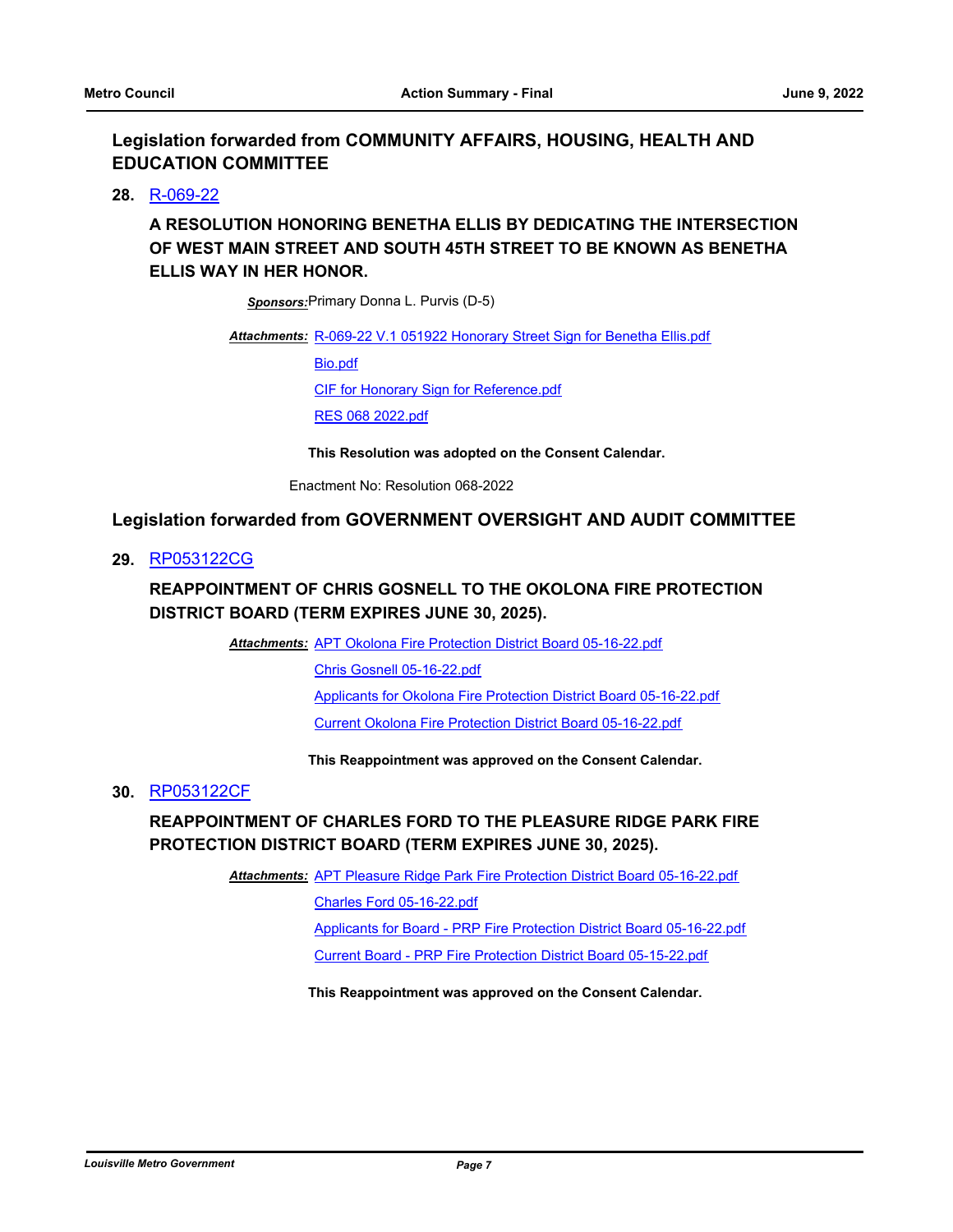#### **31.** [RP053122KW](http://louisville.legistar.com/gateway.aspx?m=l&id=/matter.aspx?key=60359)

# **REAPPOINTMENT OF KATHY WRIGLEY TO THE ST. MATTHEWS FIRE PROTECTION DISTRICT BOARD (TERM EXPIRES JUNE 30, 2025).**

Attachments: [APT St. Matthews Fire Protection District Board 05-16-22.pdf](http://louisville.legistar.com/gateway.aspx?M=F&ID=557b8032-970a-4241-a0d6-e9d98d9bcdbc.pdf)

[Kathy Wrigley 05-16-22.pdf](http://louisville.legistar.com/gateway.aspx?M=F&ID=afe49035-89e9-45df-aa9c-2624af4a6448.pdf)

[Applicants for Board - St. Matthews Fire Protection District](http://louisville.legistar.com/gateway.aspx?M=F&ID=bd3112e5-09df-4062-891e-8dcb5b8caedb.pdf)  05-16-22.pdf [Current Board - St. Matthews Fire Protection District 05-16-22.pdf](http://louisville.legistar.com/gateway.aspx?M=F&ID=e1a91be2-8683-4578-b564-cc14633b7260.pdf)

**This Reappointment was approved on the Consent Calendar.**

#### **32.** [RP053122TD](http://louisville.legistar.com/gateway.aspx?m=l&id=/matter.aspx?key=60360)

# **REAPPOINTMENT OF TRACY DELOCH TO THE FERN CREEK FIRE PROTECTION BOARD (TERM EXPIRES JUNE 30,2025).**

Attachments: [APT Fern Creek Fire Protection District Board 05-16-22.pdf](http://louisville.legistar.com/gateway.aspx?M=F&ID=6e58d20f-3d85-4f5f-a22c-d6d93a77f6c3.pdf)

[Tracy Deloch 05-16-22.pdf](http://louisville.legistar.com/gateway.aspx?M=F&ID=004a2bdc-dec9-4d45-8bd5-f41f5e44632f.pdf)

[Applicants for Board - Fern Creek Fire Protection District Board](http://louisville.legistar.com/gateway.aspx?M=F&ID=b2a0258b-80a3-4233-b84f-58fb0ca85e4e.pdf)  05-16-22.pdf [Current Board - Fern Creek Fire Protection District Board 05-16-22.pdf](http://louisville.legistar.com/gateway.aspx?M=F&ID=c5052c13-8af3-4817-bec7-1b9a74ed4506.pdf)

**This Reappointment was approved on the Consent Calendar.**

#### **33.** [RP053122TW](http://louisville.legistar.com/gateway.aspx?m=l&id=/matter.aspx?key=60361)

# **REAPPOINTMENT OF THOMAS WOBBE TO THE ANCHORAGE MIDDLETOWN FIRE PROTECTION DISTRICT BOARD (TERM EXPIRES JUNE 30, 2025).**

Attachments: APT Anchorage Middletown Fire Protection District Board 05-16-22.pdf [Thomas Wobbe 05-16-22.pdf](http://louisville.legistar.com/gateway.aspx?M=F&ID=ccaed687-39ee-498f-ac0f-9c8a120ada03.pdf) [Applicants for Board - Anchorage and Middletown 05-16-22.pdf](http://louisville.legistar.com/gateway.aspx?M=F&ID=2a1b19ea-9744-4a70-ab2a-d2e2f1cdf6dd.pdf) [Current Board - Anchorage and Middletown FPD 05.16.22.pdf](http://louisville.legistar.com/gateway.aspx?M=F&ID=5f3d136a-ef69-4057-b3a2-67dcb7a35fac.pdf)

**This Reappointment was approved on the Consent Calendar.**

### **34.** [RP053122RW](http://louisville.legistar.com/gateway.aspx?m=l&id=/matter.aspx?key=60362)

# **REAPPOINTMENT OF RON WESTON TO THE FAIRDALE FIRE PROTECTION DISTRICT BOARD (TERM EXPIRES JUNE 30, 2025).**

Attachments: [APT Fairdale Fire Protection District Board 05-16-22.pdf](http://louisville.legistar.com/gateway.aspx?M=F&ID=4d963226-84d5-4201-9b6a-d5973768efd4.pdf)

[Ron Weston 05-16-22.pdf](http://louisville.legistar.com/gateway.aspx?M=F&ID=1266e8c5-3b46-48ca-a378-935e139095fd.pdf)

[Applicants for Board - Fairdale Fire Protection Board 05-16-22.pdf](http://louisville.legistar.com/gateway.aspx?M=F&ID=38b543f8-ca6f-4f29-a58f-7d59c1e9fc13.pdf)

[Current Board - Fairdale Fire Protection Board 05.16.22.pdf](http://louisville.legistar.com/gateway.aspx?M=F&ID=095fa27f-79ef-4474-ac3b-daece252d799.pdf)

**This Reappointment was approved on the Consent Calendar.**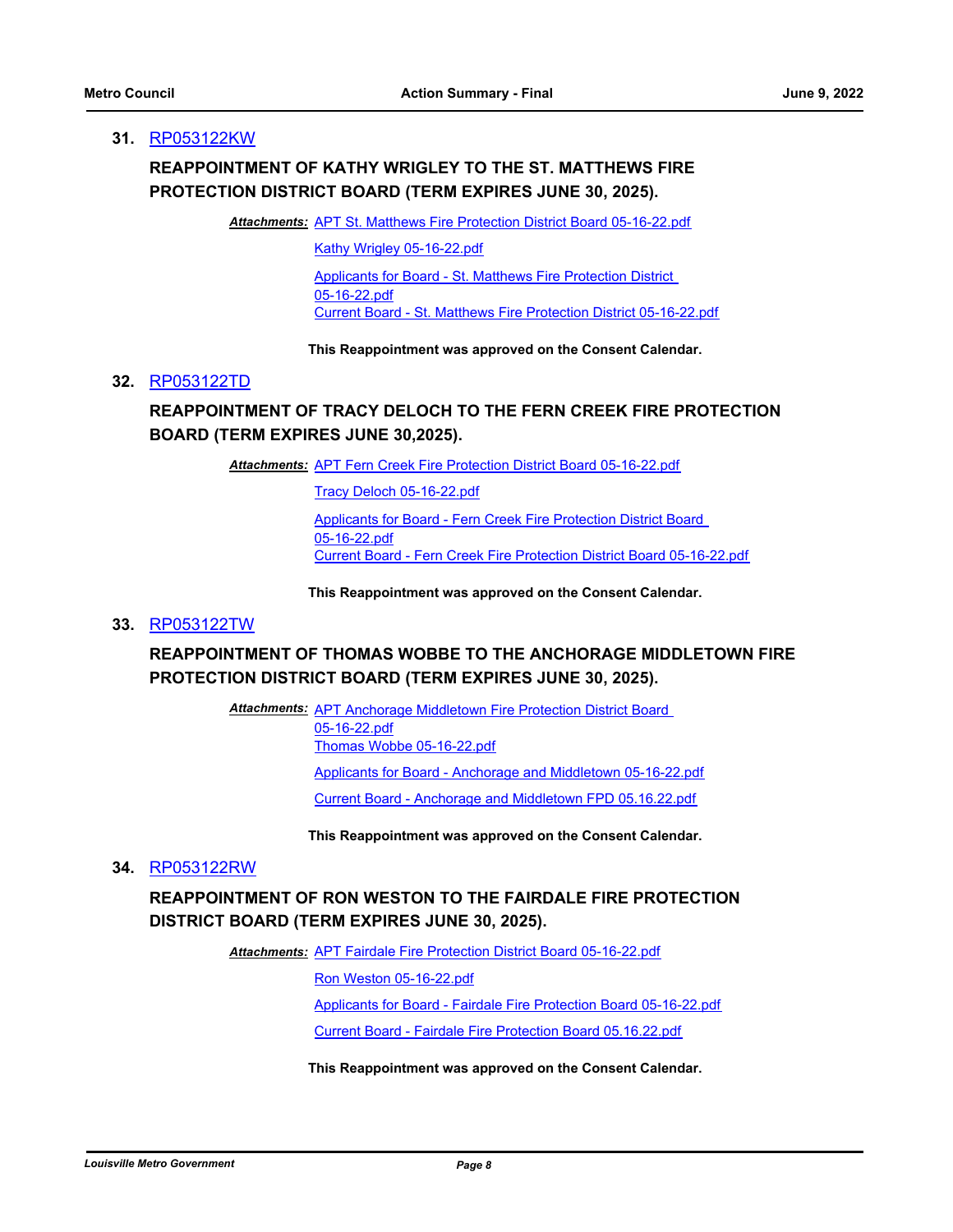#### **35.** [AP053122AN](http://louisville.legistar.com/gateway.aspx?m=l&id=/matter.aspx?key=60364)

# **APPOINTMENT OF ALEXANDRA NEUMANN TO THE HUMAN RELATIONS ADVOCACY BOARD (TERM EXPIRES SEPTEMBER 30, 2023).**

Attachments: [APT Human Relations Advocacy Board 05-16-22.pdf](http://louisville.legistar.com/gateway.aspx?M=F&ID=91358683-fb7c-44a4-b35d-0e837338c142.pdf)

[Alexandra Neumann 05-16-22.pdf](http://louisville.legistar.com/gateway.aspx?M=F&ID=c8355ba9-0c23-4db3-85cb-803f650a689e.pdf)

[Applicants for Board - Human Relations Advocacy Board 05-16-22.pdf](http://louisville.legistar.com/gateway.aspx?M=F&ID=1c2126cb-05bd-414f-9284-56f94770a378.pdf)

[Current Board - Human Relations Advocacy Board 05.16.22.pdf](http://louisville.legistar.com/gateway.aspx?M=F&ID=55aae6a3-2989-44bc-9a69-9f1cc387864d.pdf)

#### **This Appointment was approved on the Consent Calendar**

#### **36.** [AP053122LP](http://louisville.legistar.com/gateway.aspx?m=l&id=/matter.aspx?key=60365)

# **APPOINTMENT OF LEAH PUGH TO THE HOUSING AUTHORITY BOARD (TERM EXPIRES AUGUST 15, 2023).**

Attachments: [APT Housing Authority Board 05-16-22.pdf](http://louisville.legistar.com/gateway.aspx?M=F&ID=361a8e61-865c-42ac-a240-dfa0c527e48f.pdf)

[Leah Pugh 05-16-22.pdf](http://louisville.legistar.com/gateway.aspx?M=F&ID=25028f94-cef6-4fe6-b7a3-64d13d82ea37.pdf) [Applicants for Board - Housing Authority Board 05-16-22.pdf](http://louisville.legistar.com/gateway.aspx?M=F&ID=8a6756ae-3df3-4107-8b1f-f6fb82629914.pdf) [Current Board - Housing Authority Board 05.16.22.pdf](http://louisville.legistar.com/gateway.aspx?M=F&ID=bd81ce96-283f-4229-aa3b-d1a1dfdc1fc3.pdf)

#### **This Appointment was approved on the Consent Calendar**

#### **37.** [RP053122CH](http://louisville.legistar.com/gateway.aspx?m=l&id=/matter.aspx?key=60367)

# **REAPPOINTMENT OF CHERYL HOGAN TO THE HIGHVIEW FIRE PROTECTION DISTRICT BOARD (TERM EXPIRES JUNE 30, 2025).**

Attachments: [APT Highview Fire Protection District Board 05-16-22.pdf](http://louisville.legistar.com/gateway.aspx?M=F&ID=6c93080a-968a-4608-b5bb-8a3938df6b06.pdf)

[Cheryl Hogan 05-16-22.pdf](http://louisville.legistar.com/gateway.aspx?M=F&ID=895ef307-07c2-4e8c-8a3c-305d5d073baf.pdf)

[Applicants for Board - Highview Fire Protection District Board](http://louisville.legistar.com/gateway.aspx?M=F&ID=a4290530-2d6d-40bb-9002-ce5d529ba226.pdf)  05-16-22.pdf [Current Board - Highview Fire Protection District Board 05.16-22.pdf](http://louisville.legistar.com/gateway.aspx?M=F&ID=a4eac638-1fd4-4586-b0ec-861a370f2d69.pdf)

**This Reappointment was approved on the Consent Calendar.**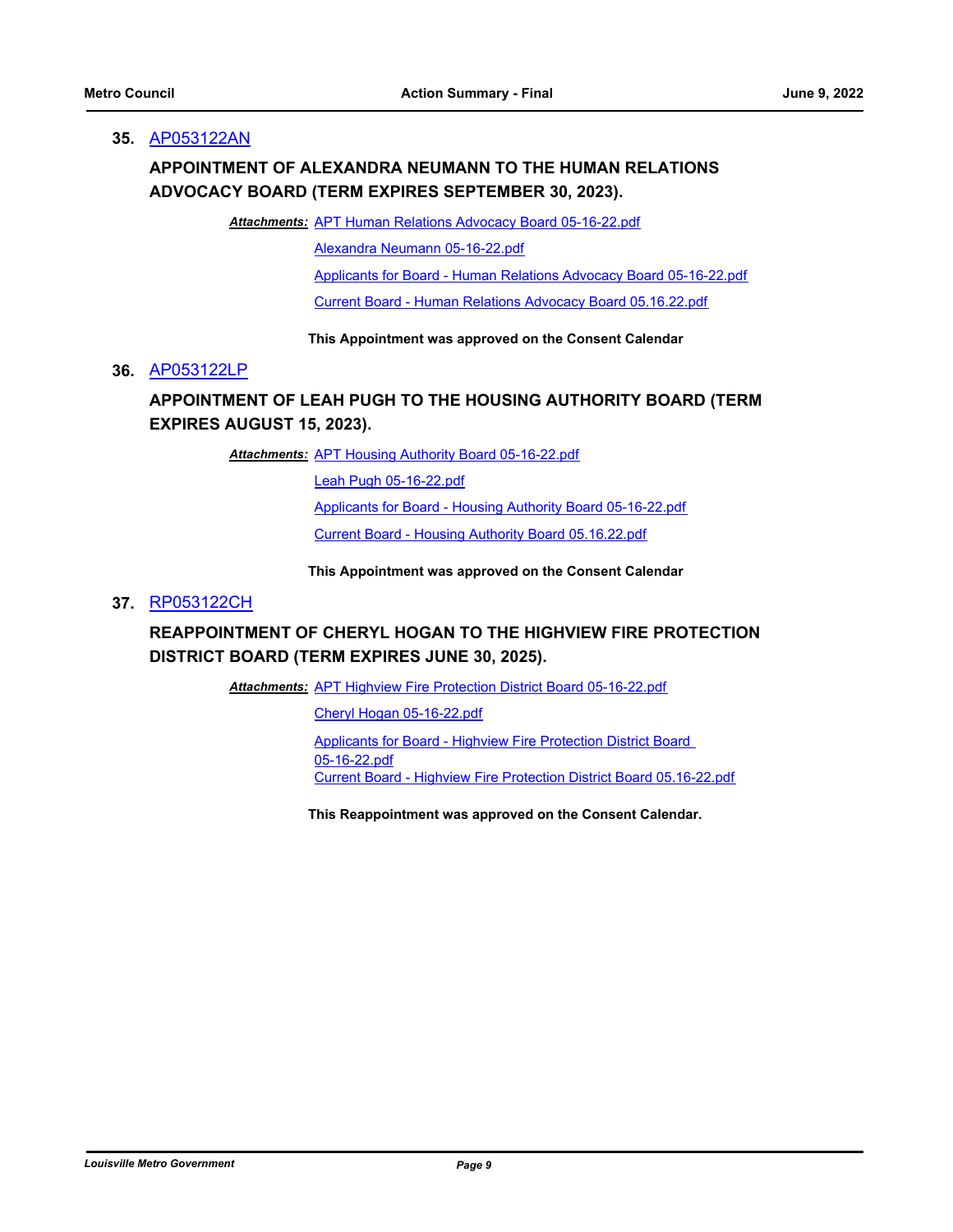# **Legislation forwarded from PARKS AND SUSTAINABILITY COMMITTEE**

### **38.** [R-066-22](http://louisville.legistar.com/gateway.aspx?m=l&id=/matter.aspx?key=60085)

# **A RESOLUTION APPROVING THE GROUND LEASE AND OPTION AGREEMENT FOR PROPERTY AT 148 NORTH CLAY STREET TO BE LEASED TO LOUISVILLE/JEFFERSON COUNTY METRO GOVERNMENT AS A PART OF DAVID ARMSTRONG EXTREME PARK.**

*Sponsors:*Primary Jecorey Arthur (D-4)

Attachments: R-066-22 V.1 042822 Property Lease for David Armstrong Extreme Park.pdf [R-066-22 ATTACH Exhibit A - Lease.pdf](http://louisville.legistar.com/gateway.aspx?M=F&ID=51457f63-615c-4560-9f16-cb7c8f647897.pdf) [RES 069 2022.pdf](http://louisville.legistar.com/gateway.aspx?M=F&ID=82f68bc4-7c6e-46e8-97f1-8a1c28042ed7.pdf)

**This Resolution was adopted on the Consent Calendar.**

Enactment No: Resolution 069-2022

# **Legislation forwarded from PUBLIC WORKS COMMITTEE**

**39.** [R-072-22](http://louisville.legistar.com/gateway.aspx?m=l&id=/matter.aspx?key=60315)

**A RESOLUTION AUTHORIZING THE OFFICE OF THE JEFFERSON COUNTY ATTORNEY TO BRING A CONDEMNATION ACTION AGAINST THE OWNERS OF CERTAIN PROPERTY, PARCEL NO. THIRTY (30), IN JEFFERSON COUNTY IN CONNECTION WITH THE COOPER CHAPEL ROAD EXTENSION PROJECT.**

*Sponsors:*Primary Robin Engel (R-22)

Attachments: R-072-22 V.1 051922 Parcel No. 30 (Emberton, Joseph and Joyce, et al.) Condemnation.pdf [R-072-22 ATTACH Exhibit B - Plat Map.pdf](http://louisville.legistar.com/gateway.aspx?M=F&ID=57f177a6-39e7-4cea-b6bb-ab7a0c8acaf5.pdf) [RES 070 2022.pdf](http://louisville.legistar.com/gateway.aspx?M=F&ID=394bee6a-d6b2-4fc1-950a-543093a00bf6.pdf)

**This Resolution was adopted on the Consent Calendar.**

Enactment No: Resolution 070-2022

# **Old Business**

**[See the "Unedited Transcript of Metro Council Meeting - June 9, 2022.pdf" attached at the end of this Action Summary for additional information regarding the discussion of each item.]**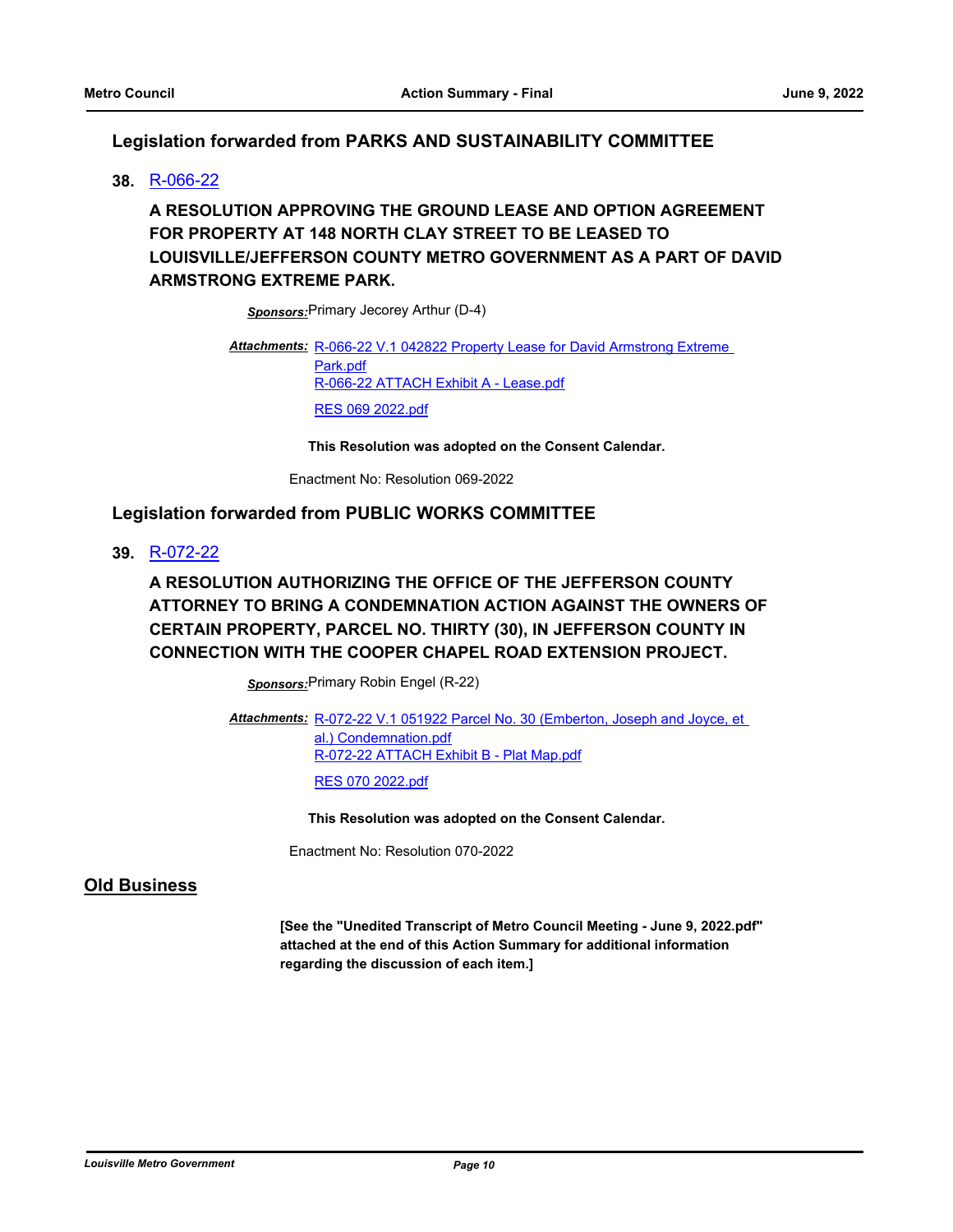# **40.** [O-162-22](http://louisville.legistar.com/gateway.aspx?m=l&id=/matter.aspx?key=60198)

**AN ORDINANCE APPROVING A FOURTH ROUND OF THE AMERICAN RESCUE PLAN (ARP) LOCAL FISCAL RECOVERY FUNDING TO VARIOUS LOUISVILLE METRO GOVERNMENT DEPARTMENTS TO ADDRESS THE CONTINUED IMPACT OF COVID-19 ON THE ECONOMY, PUBLIC HEALTH, STATE AND LOCAL GOVERNMENTS, INDIVIDUALS, AND BUSINESS (AMENDMENT BY SUBSTITUTION)(AS AMENDED).**

> *Sponsors:*Primary David James (D-6), Primary Bill Hollander (D-9), Primary Kevin Kramer (R-11), Primary Markus Winkler (D-17), Primary Cassie Chambers Armstrong (D-8), Primary Robin Engel (R-22) and Additional Jecorey Arthur (D-4)

Attachments: **O-162-22 V.3 FAM 060922 Fourth Round of ARP Funding to Various** 

Metro Departments.pdf [O-162-22 ATTACH FAM 060922 Amended Schedule A - ARP Round](http://louisville.legistar.com/gateway.aspx?M=F&ID=1e1dc2d1-6dc5-4b59-b8b0-e852f694a655.pdf)  Four.pdf

[PROPOSED 6-9-22 Revised Schedule A - ARP Round Four-mw.pdf](http://louisville.legistar.com/gateway.aspx?M=F&ID=64c291cd-fa7b-4375-abdd-7bd1e3204899.pdf)

[PROPOSED 6-9-22 Revised Schedule A - ARP Round Four-NG.pdf](http://louisville.legistar.com/gateway.aspx?M=F&ID=d2a7bba5-a610-463f-81b4-c0220b2f5637.pdf)

[O-162-22 V.2 CABS 060222 Fourth Round of ARP Funding to Various](http://louisville.legistar.com/gateway.aspx?M=F&ID=78b36078-6979-4947-8c68-57bc8fa4d5c4.pdf)  Metro Departments.pdf [O-162-22 CABS 060222 Schedule A - American Rescue Plan Round](http://louisville.legistar.com/gateway.aspx?M=F&ID=2d724a35-f926-499d-a001-ebb1ff1a8bae.pdf)  4.pdf

[PROPOSED Revised Schedule A - ARP Round Four 06-02-22.pdf](http://louisville.legistar.com/gateway.aspx?M=F&ID=7208329b-32c1-411c-a724-fd0d27245e85.pdf)

[O-162-22 V.1 042822 Fourth Round of ARP Funding to Various Metro](http://louisville.legistar.com/gateway.aspx?M=F&ID=e2fe9bde-fc24-4a03-be99-877d634784df.pdf)  Departments.pdf

[O-162-22 ATTACH Schedule A - American Rescue Plan Round 4.pdf](http://louisville.legistar.com/gateway.aspx?M=F&ID=9965581a-12d5-403f-8897-cc98fadbb12c.pdf)

[ARP Round 4.pdf](http://louisville.legistar.com/gateway.aspx?M=F&ID=d155c91f-b107-4161-85c9-b1a44e8e9d02.pdf)

[ORD 075 2022.pdf](http://louisville.legistar.com/gateway.aspx?M=F&ID=91f0568e-2379-4aa7-85f3-1670c20c2971.pdf)

**A motion was made by Council Member Triplett, seconded by Council Member Arthur, that this Ordinance be approved.** 

**The following spoke to this item:**

- **Council Member Hollander**
- **Council Member Winkler**

**A motion was made by Council Member Winkler, seconded by Council Member Piagentini, that this Ordinance be amended as shown in attached document titled "O-162-22 ATTACH FAM 060922 Amended Schedule A - ARP Round Four.pdf."**

**The following spoke to the proposed amendment:**

- **Council Member Piagentini**
- **Council Member Chambers Armstrong**
- **Council Member Hollander**

**The motion to amend carried by the following vote:**

- Yes: 25 Holton Stewart, Bowens, Shanklin, Dorsey, Arthur, Purvis, James, McCraney, Hollander, Mulvihill, Kramer, Blackwell, Fox, Fowler, Triplett, Reed, Winkler, Parker, Piagentini, Benson, George, Engel, Peden, Flood and Ackerson
- **Abstain:** 1 Chambers Armstrong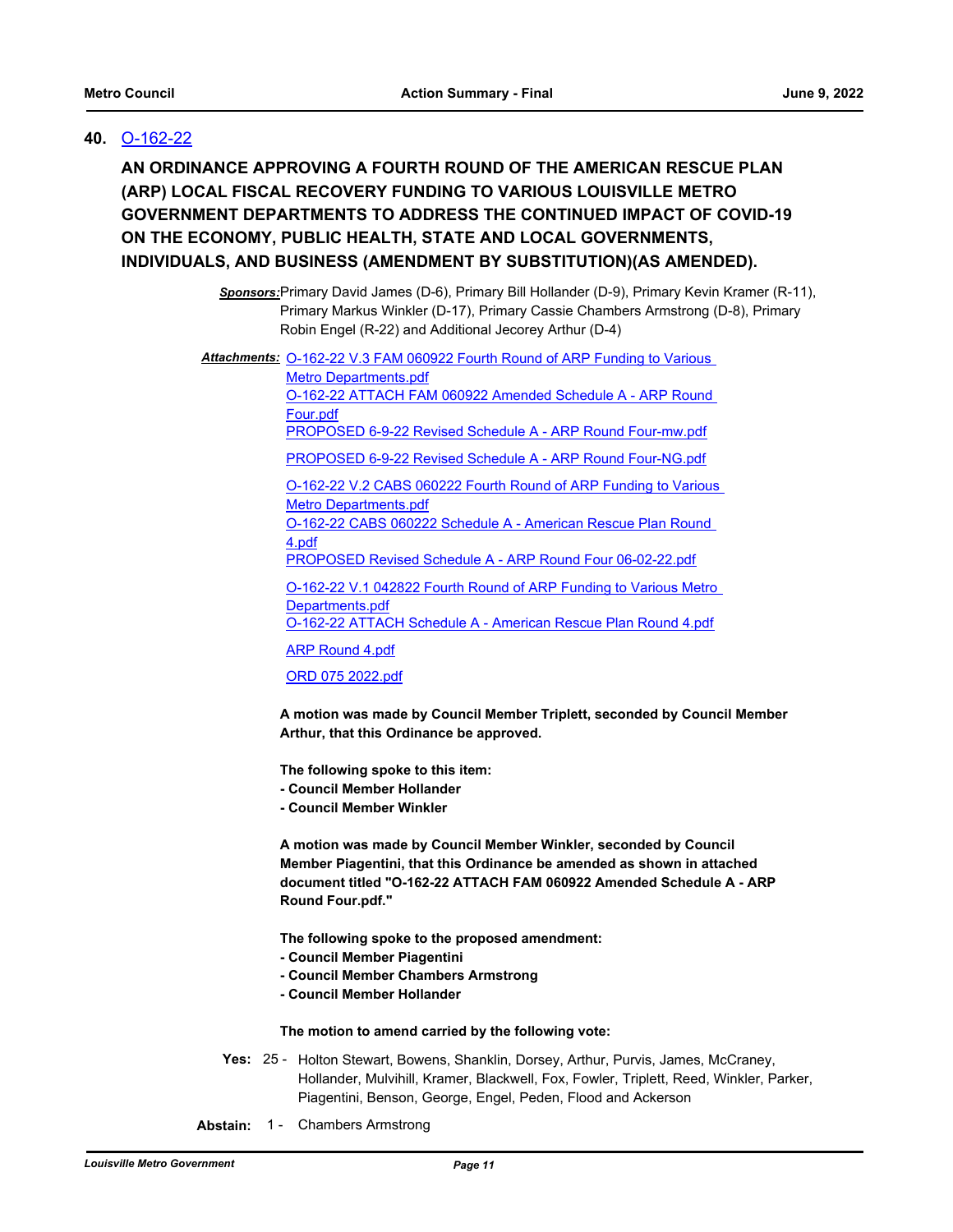Enactment No: Ordinance 075-2022

**Council Member Ackerson spoke to the amended Ordinance.** 

**A motion was made by Council Member George, seconded by Council Member Triplett, that this Ordinance be amended as shown in the attached document titled "PROPOSED 6-9-22 Revised Schedule A - ARP Round Four-NG.pdf."**

**The following spoke to the proposed amendment:**

- **Council Member Fowler**
- **Council Member George**

**The motion to amend failed by the following vote:**

- Yes: 10 Holton Stewart, Bowens, Dorsey, Arthur, Purvis, McCraney, Triplett, George, Peden and Flood
- No: 15 Shanklin, James, Chambers Armstrong, Hollander, Mulvihill, Kramer, Blackwell, Fox, Fowler, Reed, Winkler, Parker, Piagentini, Benson and Engel

Absent: 1 - Ackerson

Enactment No: Ordinance 075-2022

**The following spoke to the amended Ordinance:**

- **Council Member Benson**
- **Council Member Chambers Armstrong**
- **Council Member Fowler**
- **Council Member Flood**

#### **The motion to approve carried by the following vote and the amended Ordinance passed:**

- Yes: 23 Holton Stewart, Bowens, Shanklin, Dorsey, Purvis, James, McCraney, Chambers Armstrong, Hollander, Mulvihill, Kramer, Blackwell, Fox, Fowler, Triplett, Reed, Winkler, Parker, Piagentini, Benson, Engel, Peden and Flood
- No: 1 George
- **Absent:** 2 Arthur and Ackerson

Enactment No: Ordinance 075-2022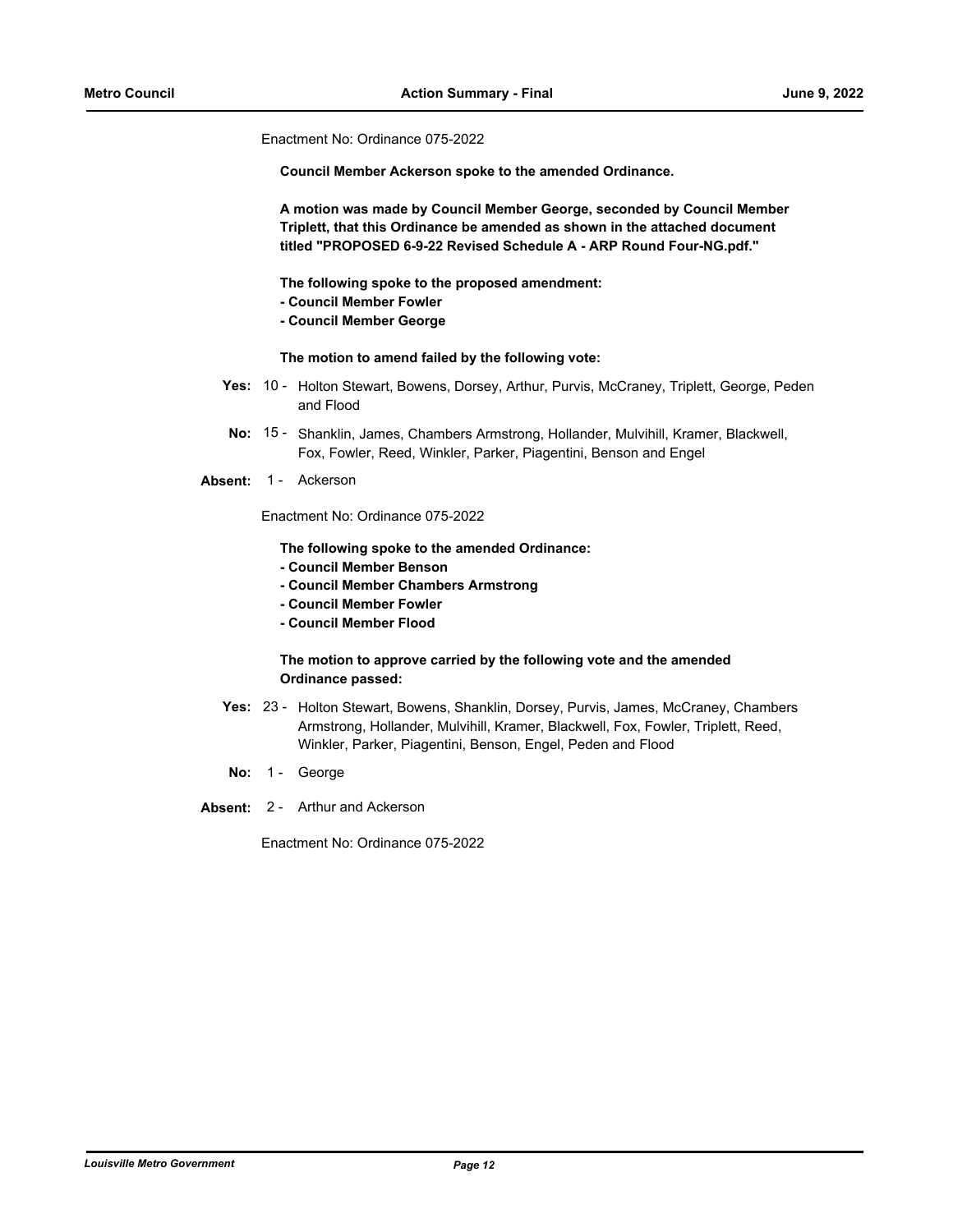# **41.** [O-166-22](http://louisville.legistar.com/gateway.aspx?m=l&id=/matter.aspx?key=60259)

**AN ORDINANCE AMENDING CHAPTER 42 OF THE LOUISVILLE/ JEFFERSON COUNTY METRO CODE OF ORDINANCES ("LMCO") TO PERMIT A MANAGER TO MANAGE 9 HOLE COURSES, [TO SET A MAXIMUM NUMBER OF GOLF COURSES PERMITTED WHICH MAY BE MANAGED BY NONPROFIT ENTITIES, ]AND TO REQUIRE A REQUEST FOR PROPOSAL FOR ANY GOLF COURSE MANAGED BY THE METRO GOVERNMENT FOR LONGER THAN ONE YEAR (AS AMENDED).**

*Sponsors:*Primary Cindi Fowler (D-14)

Attachments: O-166-22 V.3 FAM 060922 Golf Course Nonprofit Limit and Manage

Change.pdf [O-166-22 V.2 CAM 060722 Golf Course Nonprofit Limit and Manage](http://louisville.legistar.com/gateway.aspx?M=F&ID=fe69bc3b-5519-4c61-a2d2-f09cdf74bfbb.pdf)  Change.pdf [O-166-22 V.1 051922 Golf Course Nonprofit Limit and Manage](http://louisville.legistar.com/gateway.aspx?M=F&ID=f349eda3-471d-4c27-b32f-57e4dc34cd4e.pdf)  Change.pdf [ORD 076 2022.pdf](http://louisville.legistar.com/gateway.aspx?M=F&ID=cef6625d-35b7-4cc7-834c-f2ee9d4f9dd9.pdf)

**A motion was made by Council Member Engel, seconded by Council Member McCraney, that this Ordinance be approved.** 

**The following spoke to this item:**

- **Council Member Fowler**
- **Council Member Chambers Armstrong**
- **Council Member George**
- **Council Member Kramer**
- **Council Member Holton Stewart**

**A motion was made by Council Member Fowler, seconded by Council Member Holton Stewart, that this Ordinance be amended to read as follows:**

**"SECTION II: LMCO Section 42.43 is hereby amended to add the following: (K) If Metro Parks has managed a golf course for longer than one year, then Metro Parks shall let a Request for Proposal soliciting proposals from third party entities to manage that golf course as a golf course."**

**The following spoke to the proposed amendment:**

- **Council Member Chambers Armstrong**
- **Council Member Fox**

**The motion to amend carried by a voice vote.**

Enactment No: Ordinance 076-2022

**The following spoke to the amended Ordinance:**

- **Council Member Fowler**
- **Council Member Chambers Armstrong**

**The motion to approve carried by the following vote and the amended Ordinance passed:**

Yes: 22 - Holton Stewart, Bowens, Shanklin, Dorsey, Purvis, James, McCraney, Hollander, Mulvihill, Kramer, Blackwell, Fox, Fowler, Triplett, Reed, Winkler, Parker, Piagentini, Benson, Engel, Peden and Flood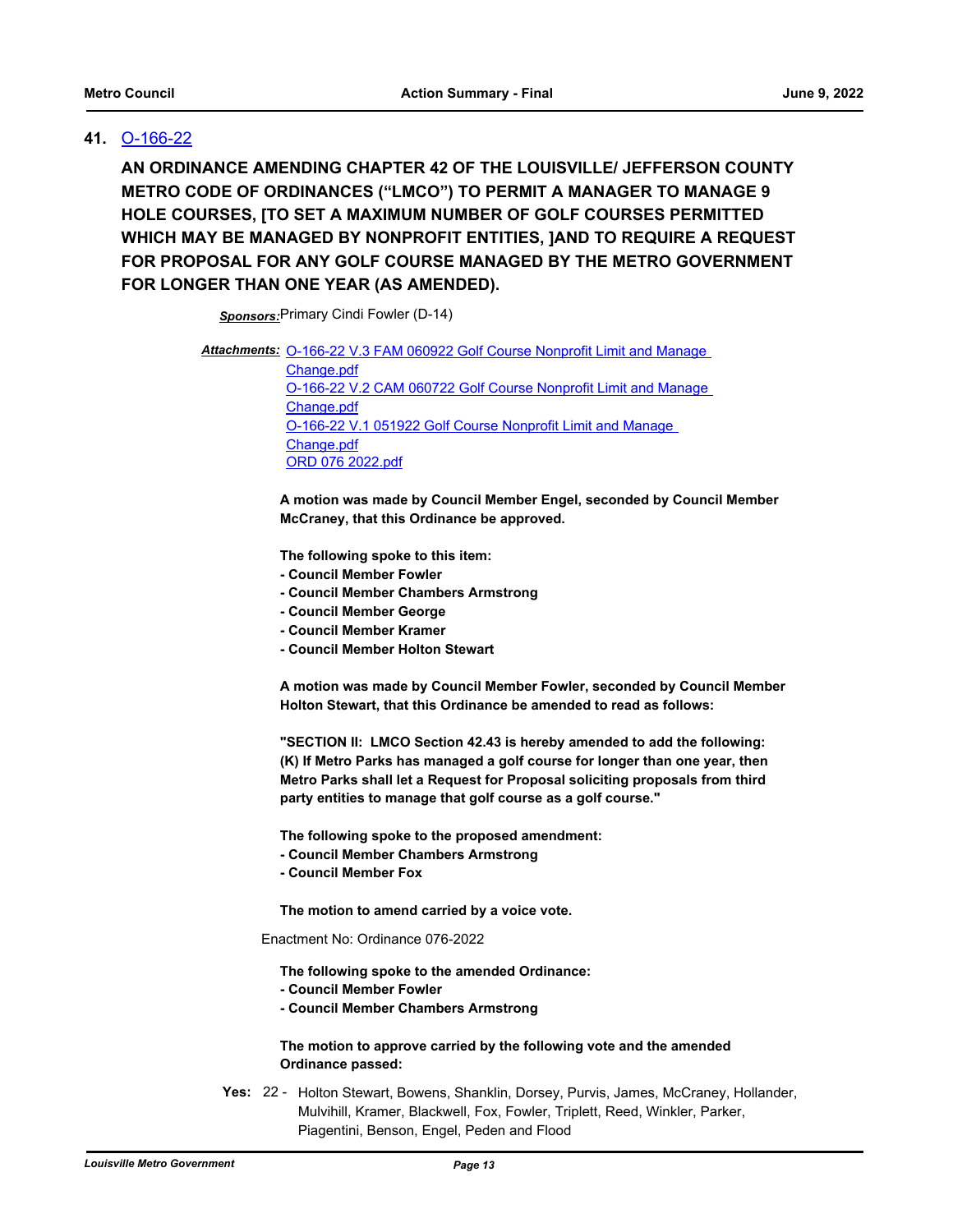- **No:** 2 Chambers Armstrong and George
- **Absent:** 2 Arthur and Ackerson

Enactment No: Ordinance 076-2022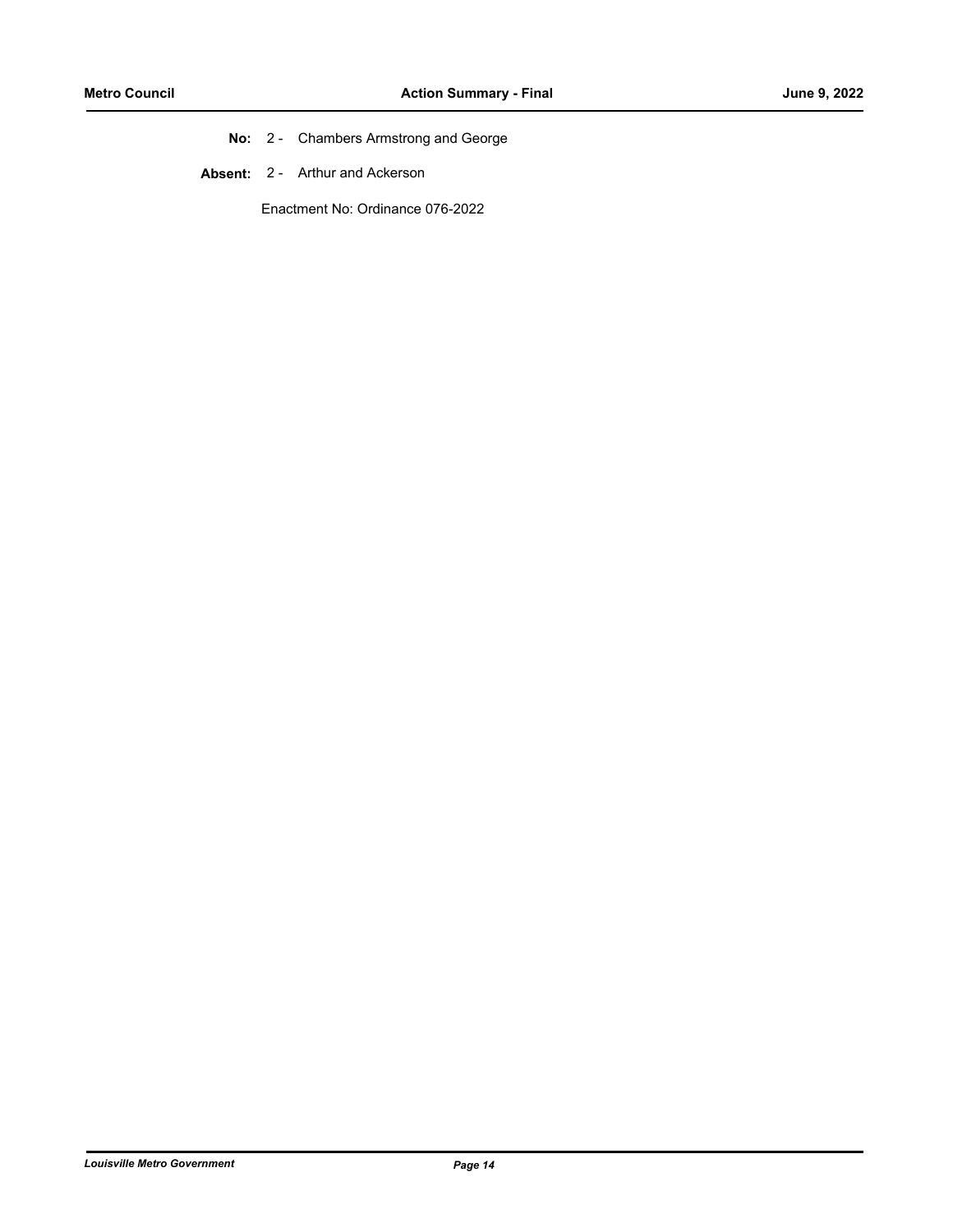# **42.** [O-119-22](http://louisville.legistar.com/gateway.aspx?m=l&id=/matter.aspx?key=59936)

**AN ORDINANCE RELATING TO THE ZONING OF PROPERTIES LOCATED AT 2328 AND 2400 LOWER HUNTERS TRACE AND 2403 CADY COURT CONTAINING APPROXIMATELY 11.27 ACRES AND BEING IN LOUISVILLE METRO (CASE NO. 21ZONE0134). (AS AMENDED)**

*Sponsors:*Primary Madonna Flood (D-24)

Attachments: O-119-22 V.2 FAM 060922 Zoning at 2328 & 2400 Lower Hunters Trace & 2403 Cady Court.pdf [O-119-22 V.1 041422 Zoning at 2328 & 2400 Lower Hunters Trace &](http://louisville.legistar.com/gateway.aspx?M=F&ID=92e068a8-5985-4f2c-bf8c-e3164fc6783f.pdf)  2403 Cady Court.pdf [O-119-22 PROPOSED CABS 053122 Zoning at 2328 & 2400 Lower](http://louisville.legistar.com/gateway.aspx?M=F&ID=813ccebf-ebda-41f8-ac82-678cc41b0e90.pdf)  Hunters Tr & 2403 Cady Ct.pdf [21-ZONE-0134.pdf](http://louisville.legistar.com/gateway.aspx?M=F&ID=ae5c14ef-5ac0-40d8-a359-ea0ec773f8fd.pdf) [21-ZONE-0134\\_Applicant Presentation.pdf](http://louisville.legistar.com/gateway.aspx?M=F&ID=ded4047a-27dd-4944-9699-2418761db3ab.pdf) [21-ZONE-0134\\_Citizen Comments.pdf](http://louisville.legistar.com/gateway.aspx?M=F&ID=214154b9-b115-42d5-962a-4f1d50a7c90b.pdf) [21-ZONE-0134\\_Justification Statement.pdf](http://louisville.legistar.com/gateway.aspx?M=F&ID=5ec93070-6419-4bdb-9f88-4dab7ff46724.pdf) [21-ZONE-0134\\_Left Turn Lane Warrants.pdf](http://louisville.legistar.com/gateway.aspx?M=F&ID=6a115e25-55b0-41f4-8524-e36f17647e2d.pdf) [21-ZONE-0134\\_Legal Description.pdf](http://louisville.legistar.com/gateway.aspx?M=F&ID=ff1e7025-2511-4c24-8574-d32c991e59bd.pdf) [21-ZONE-0134\\_Other Minutes.pdf](http://louisville.legistar.com/gateway.aspx?M=F&ID=726c3bf6-b986-476e-a55f-46711f1f7e56.pdf) [21-ZONE-0134\\_Plan\\_030422.pdf](http://louisville.legistar.com/gateway.aspx?M=F&ID=8b1802c7-4597-4147-8962-491717e90102.pdf) [21-ZONE-0134\\_Staff Reports.pdf](http://louisville.legistar.com/gateway.aspx?M=F&ID=58b77592-63aa-4792-9985-056d5736ce5d.pdf) [21-ZONE-0134\\_PC Minutes\\_03.21.22.pdf](http://louisville.legistar.com/gateway.aspx?M=F&ID=5ec23eb6-afea-4c4b-a1b8-afe11ecf62e6.pdf) [ORD 077 2022.pdf](http://louisville.legistar.com/gateway.aspx?M=F&ID=bb587ec0-6b1b-4d61-b514-1c85be60824d.pdf)

> **A motion was made by Council Member Triplett, seconded by Council Member Piagentini, that this Ordinance be approved.**

**The following spoke to this item:**

- **Council Member Flood**
- **Council Member Blackwell**

**A motion was made by Council Member Blackwell, seconded by Council Member Fowler, that this Ordinance be amended as shown in attached document titled "O-119-22 PROPOSED CABS 053122 Zoning at 2328 & 2400 Lower Hunters Tr & 2403 Cady Ct.pdf."**

**The following spoke to the proposed amendment:**

- **Council Member Flood**
- **Council Member Piagentini**
- **Council Member Blackwell**
- **Council Member Hollander**
- **Council Member Fowler**
- **Council Member George**
- **Council Member Holton Stewart**
- **Council Member Kramer**
- **Council Member Benson**
- **Council Member Engel**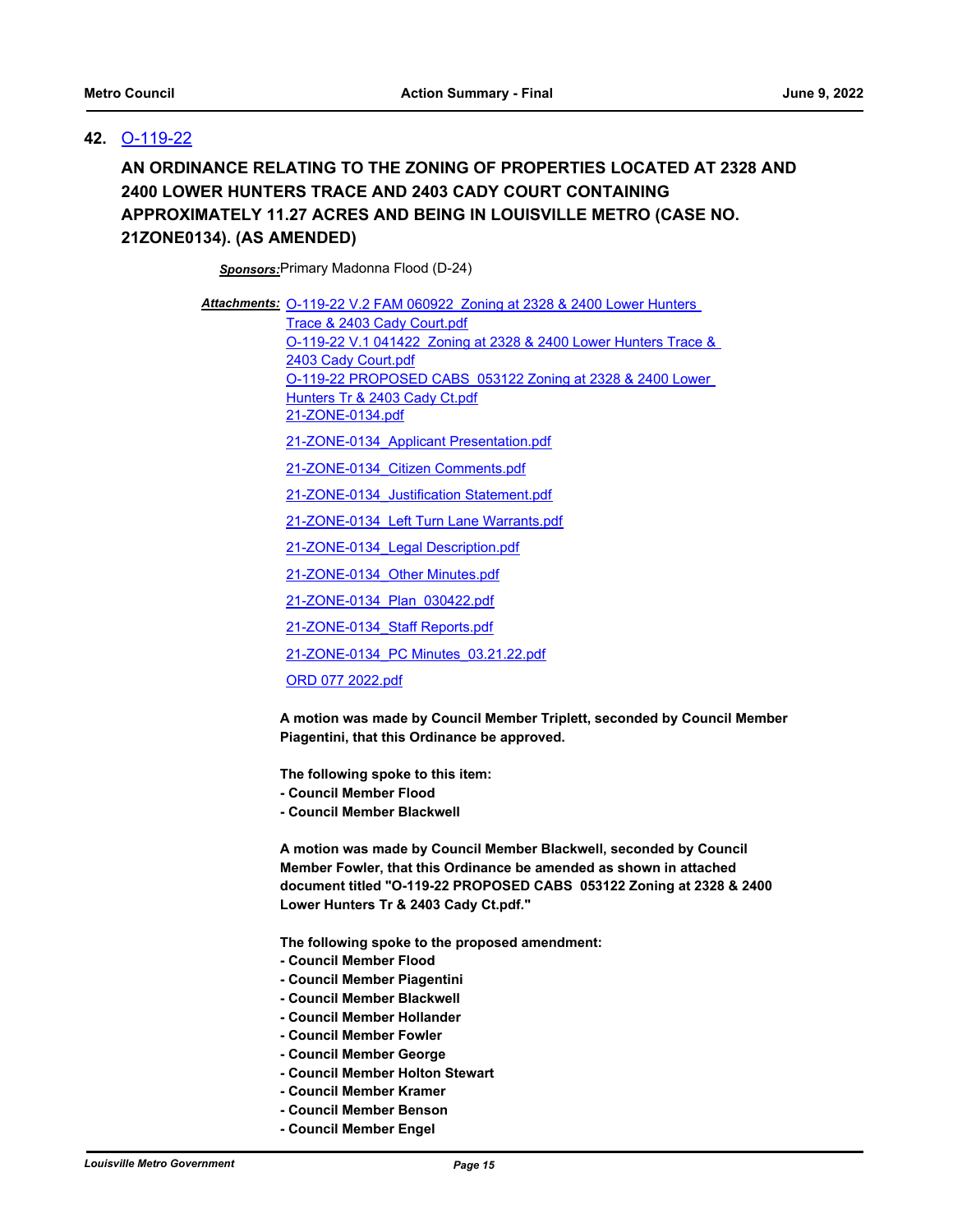**- Council Member Winkler**

- **Travis Fiechter, Jefferson County Attorney's Office**
- **Council Member Peden**

#### **The motion to amend failed by the following vote:**

- **Yes:** 7 Holton Stewart, Mulvihill, Blackwell, Fowler, Benson, Peden and Flood
- No: 17 Bowens, Shanklin, Dorsey, Purvis, James, McCraney, Chambers Armstrong, Hollander, Kramer, Fox, Triplett, Reed, Winkler, Parker, Piagentini, George and Engel
- **Absent:** 2 Arthur and Ackerson

Enactment No: Ordinance 077-2022

**A motion was made by Council Member Flood, seconded by Council Member Engel, that this Ordinance be amended to add the following binding element:**

**"12. Developer shall install 9 evergreen trees in addition to what was shown at the Planning Commission public hearing between Proposed Building #2 and the adjacent parking spaces as shown on the plan and Lower Hunters Trace as part of its landscaping for the site."**

**The discussion continued and the following spoke to the proposed amendment:**

- **Council Member Fowler**
- **Travis Fiechter**
- **Council Member Piagentini**
- **Council Member Blackwell**
- **Council Member Kramer**
- **Council Member Peden**

**The motion to amend carried by a voice vote.**

Enactment No: Ordinance 077-2022

**The discussion continued and the following spoke to this item:**

- **Council Member Flood**
- **Travis Fiechter**
- **Council Member Blackwell**

**A motion was made by Council Member Flood, seconded by Council Member Triplett, that this Ordinance be amended to add the following binding element:**

**"13. Between the second and third year after the final certificate of occupancy is issued, Developer shall, at its own cost and expense, conduct a Traffic Study complying with Public Works standards of the intersections of Lower Hunters Trace and Arvis Drive and Lower Hunters Trace and Gabriel Drive. Copies of the results of this Traffic Study shall be sent to Planning and Design Services, Louisville Metro Public Works, and the office of the Metro Council Member for District Twelve."**

**The motion to amend carried by a voice vote.**

Enactment No: Ordinance 077-2022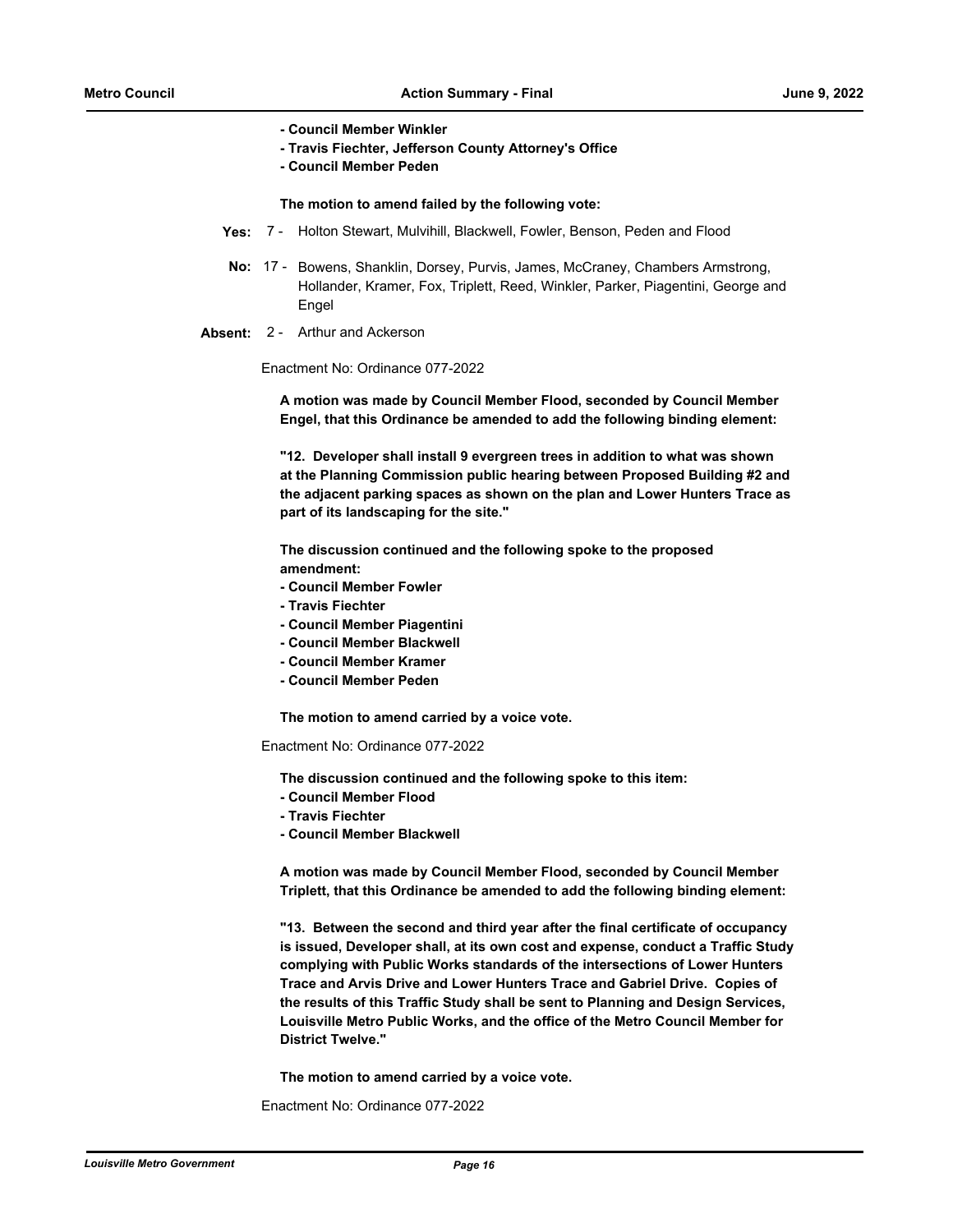**The following spoke to the amended Ordinance:**

- **Council Member Hollander**
- **Travis Feichter**
- **Council Member Flood**

#### **The motion to approve carried by the following vote and the amended Ordinance passed:**

- Yes: 20 Bowens, Shanklin, Dorsey, Purvis, James, McCraney, Chambers Armstrong, Hollander, Mulvihill, Kramer, Fox, Triplett, Reed, Winkler, Parker, Piagentini, Benson, George, Engel and Peden
- **No:** 4 Holton Stewart, Blackwell, Fowler and Flood
- **Absent:** 2 Arthur and Ackerson

Enactment No: Ordinance 077-2022

#### **43.** [R-073-22](http://louisville.legistar.com/gateway.aspx?m=l&id=/matter.aspx?key=60336)

# **A RESOLUTION REQUESTING THE PLANNING COMMISSION REVIEW THE FLOYDS FORK SPECIAL DISTRICT IN CHAPTER 3, PART 1 OF THE LAND DEVELOPMENT CODE ("LDC") (AS AMENDED).**

*Sponsors:*Primary Cassie Chambers Armstrong (D-8), Primary Markus Winkler (D-17), Primary Anthony Piagentini (R-19) and Primary David James (D-6)

Attachments: [R-073-22 V.2 FAM 060922 Initiating Review of Floyds Fork DRO.pdf](http://louisville.legistar.com/gateway.aspx?M=F&ID=6a229147-6f34-4cc3-8ce8-4566526c423f.pdf)

[R-073-22 PROPOSED FAM 060922 Initiating Review of Floyds Fork](http://louisville.legistar.com/gateway.aspx?M=F&ID=7fd9ed37-e306-469e-a997-ca111382af51.pdf)  DRO.pdf [R-073-22 V.1 051922 Initiating Review of Floyds Fork DRO.pdf](http://louisville.legistar.com/gateway.aspx?M=F&ID=8405a980-2093-4144-92fc-c9b305acafb1.pdf)

[RES 071 2022.pdf](http://louisville.legistar.com/gateway.aspx?M=F&ID=9ac55e40-08ee-40c4-a9b8-d6066f9385c0.pdf)

**A motion was made by Council Member Winkler, seconded by Council Member Piagentini, that this Resolution be approved.**

**The following spoke to this Resolution:**

- **Council Member Flood**
- **Council Member Chambers Armstrong**

**A motion was made by Council Member Chambers Armstrong, seconded by Council Member Piagentini, that this Resolution be amended as shown in the attached document titled "R-073-22 V.2 FAM 060922 Initiating Review of Floyds Fork DRO.pdf."**

**Council Member Piagentini spoke to the proposed amendment.** 

**The motion to amend carried by a voice vote.**

Enactment No: Resolution 071-2022

**The motion to approve carried by a voice vote and the Resolution was adopted.**

Enactment No: Resolution 071-2022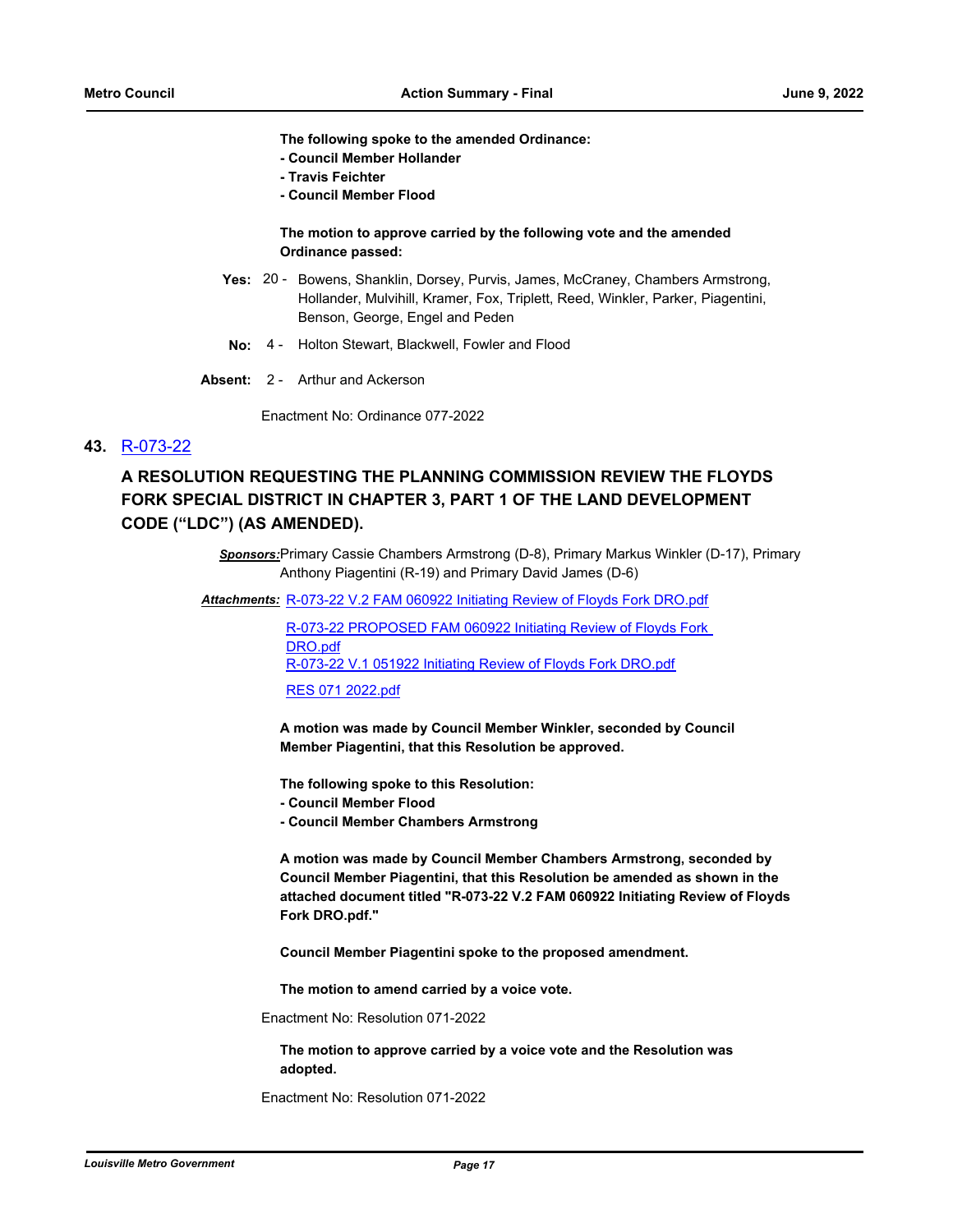# **44.** [O-174-22](http://louisville.legistar.com/gateway.aspx?m=l&id=/matter.aspx?key=60285)

# **AN ORDINANCE RELATING TO THE ZONING AND FORM DISTRICT OF PROPERTY LOCATED AT 6451 LADD AVENUE CONTAINING APPROXIMATELY 0.262 ACRES AND BEING IN LOUISVILLE METRO (CASE NO. 21ZONE0078).**

*Sponsors:*Primary Madonna Flood (D-24)

Attachments: O-174-22 V.1 051922 Zoning and Form District at 6451 Ladd

Avenue.pdf [21-zone-0078.pdf](http://louisville.legistar.com/gateway.aspx?M=F&ID=bd86ab40-76f5-410b-a484-63267959fc52.pdf)

[21-ZONE-0078 PC Minutes.pdf](http://louisville.legistar.com/gateway.aspx?M=F&ID=6f60ed23-99d9-4147-a6aa-699d1c7bd408.pdf)

[21-ZONE-0078 LDT Minutes.pdf](http://louisville.legistar.com/gateway.aspx?M=F&ID=f764dc0f-1773-43e5-be91-22e0927cc289.pdf)

[21-ZONE-0078 Staff Report.pdf](http://louisville.legistar.com/gateway.aspx?M=F&ID=23d12b4c-1299-4214-ab83-a02993079b1e.pdf)

[21-ZONE-0078 Applicant Booklet.pdf](http://louisville.legistar.com/gateway.aspx?M=F&ID=50f0f9f5-94d5-4aaa-af2d-bb9441bd5fae.pdf)

[21-ZONE-0078 Justification Statement.pdf](http://louisville.legistar.com/gateway.aspx?M=F&ID=efef14c7-4755-461d-b056-64abb0bef4eb.pdf)

[21-ZONE-0078 Legal Description.pdf](http://louisville.legistar.com/gateway.aspx?M=F&ID=58e7ae1d-3bae-46f1-9e93-756a8044e87b.pdf)

[21-ZONE-0078 Plan.pdf](http://louisville.legistar.com/gateway.aspx?M=F&ID=216bedda-ed92-4d9b-ade4-48c452b513f4.pdf)

[ORD 078 2022.pdf](http://louisville.legistar.com/gateway.aspx?M=F&ID=4ada8113-c501-414a-b22e-bd4768f66d39.pdf)

**A motion was made by Council Member Engel, seconded by Council Member Piagentini, that this Ordinance be approved.** 

**The following spoke to this item:**

- **Council Member Flood**
- **Council Member Bowens**

#### **The motion carried by the following vote and the Ordinance passed:**

- Yes: 23 Holton Stewart, Bowens, Shanklin, Dorsey, Purvis, James, McCraney, Chambers Armstrong, Hollander, Mulvihill, Kramer, Blackwell, Fox, Triplett, Reed, Winkler, Parker, Piagentini, Benson, George, Engel, Peden and Flood
- **Absent:** 3 Arthur, Fowler and Ackerson

Enactment No: Ordinance 078-2022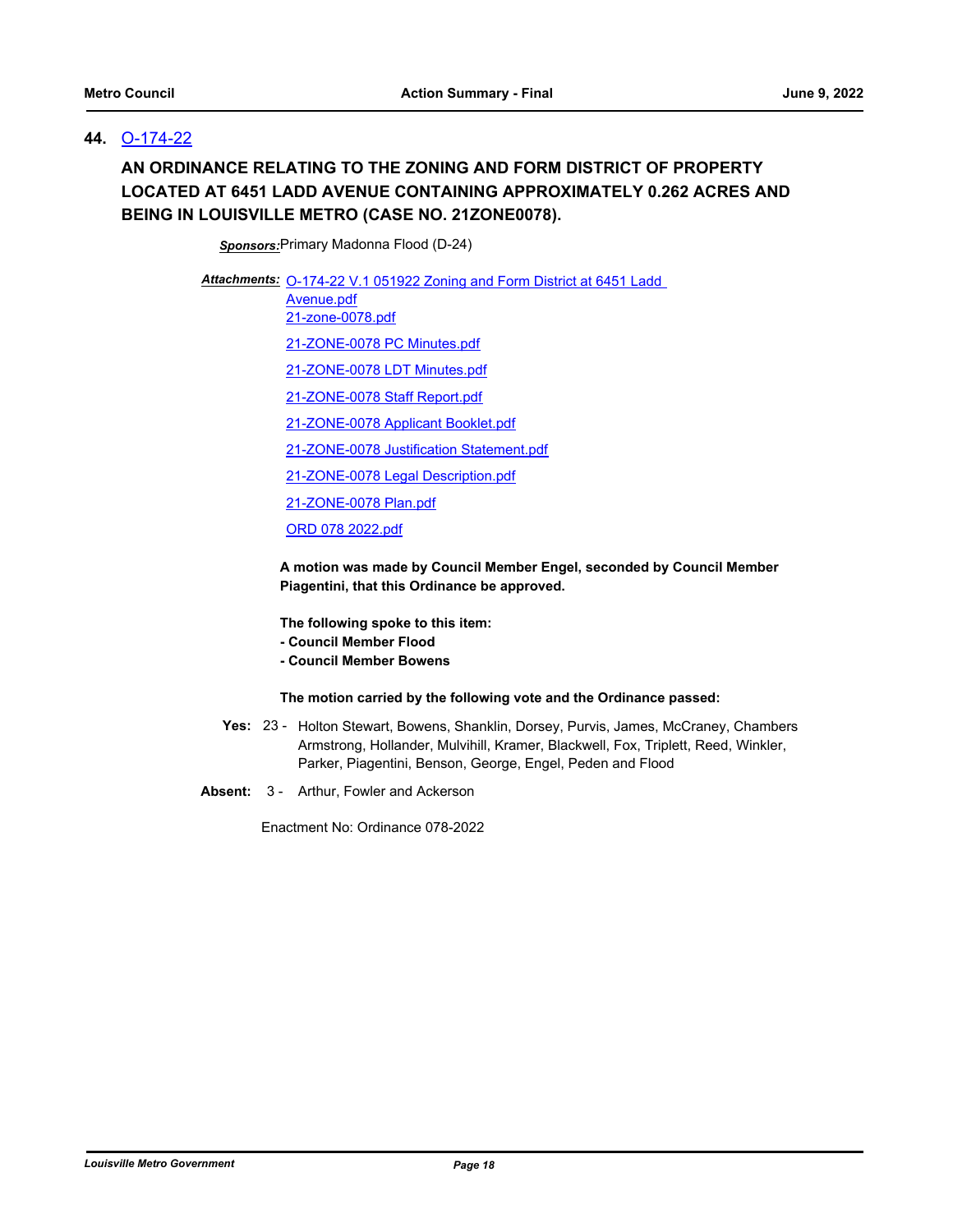# **45.** [R-070-22](http://louisville.legistar.com/gateway.aspx?m=l&id=/matter.aspx?key=60264)

# **A RESOLUTION APPROVING THE GRANTING OF LOCAL INCENTIVES TO MICHTER'S DISTILLERY LLC AND ANY SUBSEQUENT ASSIGNEES OR APPROVED AFFILIATES THEREOF PURSUANT TO KRS CHAPTER 154, SUBCHAPTER 32.**

*Sponsors:*Primary David James (D-6)

Attachments: [R-070-22 V.1 051922 Econ. Incentives for Michter's Distillery.pdf](http://louisville.legistar.com/gateway.aspx?M=F&ID=34e57c37-9f3e-475a-abfe-81cde4ee53c6.pdf) [Michter's Distillery LLC - Preliminary Board Report- May 25, 2017.pdf](http://louisville.legistar.com/gateway.aspx?M=F&ID=c657dacc-2966-4d43-9a4b-6c2cc9853286.pdf) [Michter's Distillery, LLC - Louisville Metro Support Letter.pdf](http://louisville.legistar.com/gateway.aspx?M=F&ID=3f04381a-c153-4a4d-a3e8-a33126165da8.pdf) [RES 072 2022.pdf](http://louisville.legistar.com/gateway.aspx?M=F&ID=7a6085b7-b3f4-414c-89d8-0e0aec674b64.pdf)

> **A motion was made by Council Member Piagentini, seconded by Council Member Reed, that this Resolution be approved.**

**Council Member Dorsey spoke to this item.** 

**The motion carried by a voice vote and the Resolution was adopted.**

Enactment No: Resolution 072-2022

#### **New Business**

**The Assistant Clerk provided a first reading of New Business and the respective committee assignments for the record.**

### **Legislation assigned to APPROPRIATIONS COMMITTEE**

**46.** [O-181-22](http://louisville.legistar.com/gateway.aspx?m=l&id=/matter.aspx?key=60353)

**AN ORDINANCE APPROPRIATING \$8,800 FROM DISTRICT 21 NEIGHBORHOOD DEVELOPMENT FUNDS, THROUGH PUBLIC WORKS, TO INTEGRATED SERVICES, INC. FOR LANDSCAPE MAINTENANCE AT THE SOUTH THIRD STREET AND SOUTHERN PARKWAY INTERCHANGE RAMP.**

*Sponsors:*Primary Nicole George (D-21)

Attachments: **O-181-22 V.1 060922 D-21 NDF** for Landscaping at 3rd and Southern Pkwy Interchange Ramp.pdf [O-181-22 Supporting Documentation PW.pdf](http://louisville.legistar.com/gateway.aspx?M=F&ID=5be9bdfe-62ed-4103-bc5a-fac356626bba.pdf)

Enactment No: Ordinance 079-2022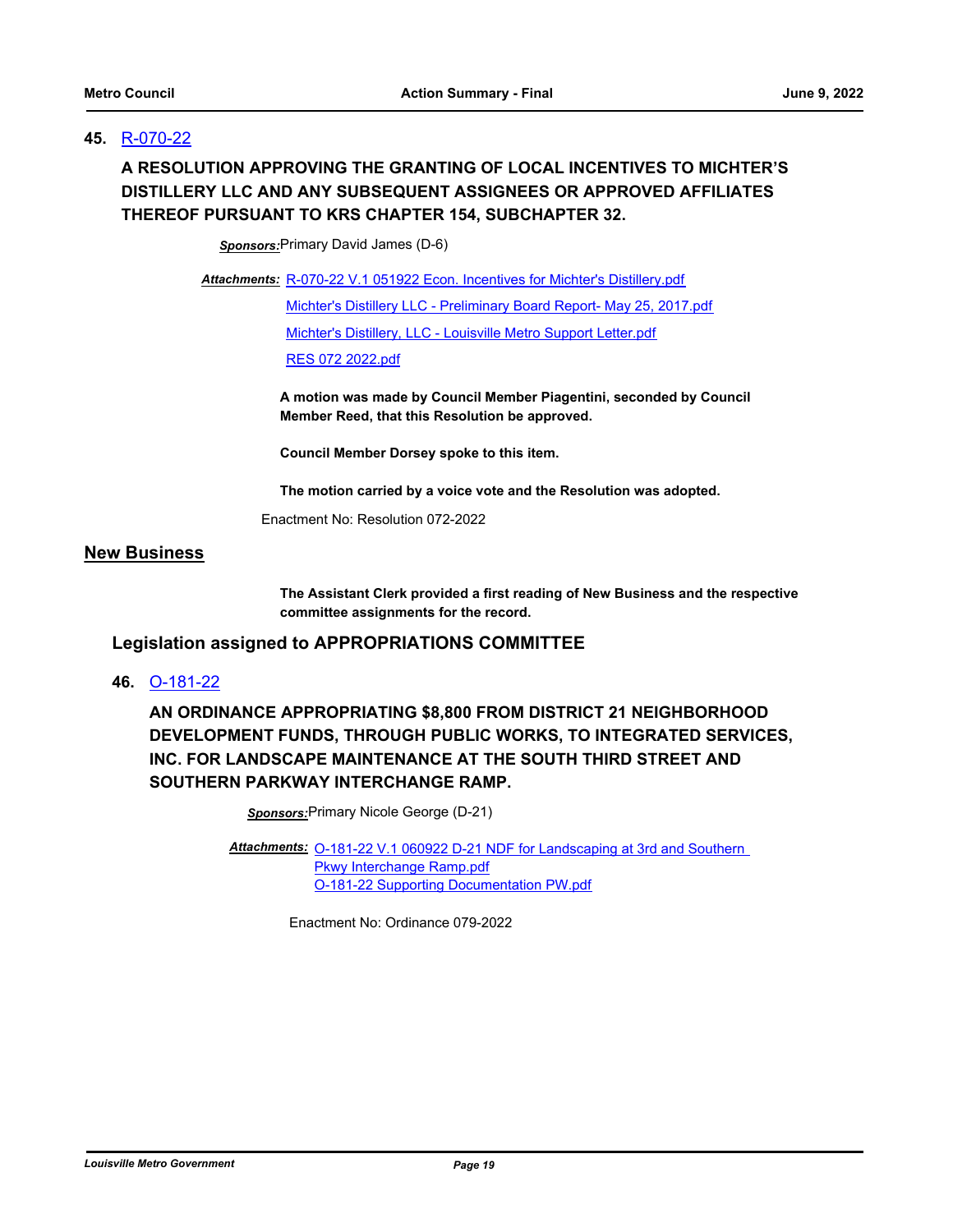# **47.** [O-184-22](http://louisville.legistar.com/gateway.aspx?m=l&id=/matter.aspx?key=60376)

**AN ORDINANCE APPROPRIATING [\$5,000] \$14,100 FROM NEIGHBORHOOD DEVELOPMENT FUNDS IN THE FOLLOWING MANNER: \$5,000 FROM DISTRICT 21; \$2,000 EACH FROM DISTRICTS 12, 15, AND 25; \$1,000 EACH FROM DISTRICTS 3 AND 14; \$600 FROM DISTRICT 13; AND \$500 FROM DISTRICT 6; TO DEVELOP LOUISVILLE FOR THE SOUTHWEST DREAM TEAM TO PRINT SOUTH POINTS SCENIC AREA MAP CARDS, SOUTH POINTS SCENIC AREA SIGNAGE, ADMINISTRATIVE FEES FOR THE FACILITATION OF THE TAYLOR/NEW CUT NETWORK, AND THE HIRING OF A CONSULTANT FOR CORRIDOR BRANDING OF THE TAYLOR/NEW CUT NETWORK (AS AMENDED).**

*Sponsors:*Primary Nicole George (D-21)

Attachments: [O-184-22 V.2 FAM 062322 NDF to Southwest Dream Team.pdf](http://louisville.legistar.com/gateway.aspx?M=F&ID=51f6d37d-f1e2-4689-bb19-2d44bb3e6c9b.pdf) [O-184-22 Supporting Documentation DL.pdf](http://louisville.legistar.com/gateway.aspx?M=F&ID=a3a0dc93-f96a-41d9-98b4-1c1631f0cd28.pdf) [O-184-22 V.1 060922 NDF to Southwest Dream Team.pdf](http://louisville.legistar.com/gateway.aspx?M=F&ID=04aad663-2bdf-4750-b44a-d4f11f53ee10.pdf)

Enactment No: Ordinance 088-2022

# **48.** [O-191-22](http://louisville.legistar.com/gateway.aspx?m=l&id=/matter.aspx?key=60384)

**AN ORDINANCE APPROPRIATING \$10,000.00 FROM DISTRICT 2 NEIGHBORHOOD DEVELOPMENT FUNDS, THROUGH THE OFFICE OF MANAGEMENT AND BUDGET, TO BOYS AND GIRLS CLUB, INC. FOR READING, ART, COOKING, GARDENING, TORCH, AND YOUTH OF THE MONTH CLUB PROGRAMS AT THE NEWBURG CLUB.**

*Sponsors:*Primary Barbara Shanklin (D-2)

Attachments: [O-191-22 V.1 060922 D-2 NDF for Newburg Boys and Girls Club.pdf](http://louisville.legistar.com/gateway.aspx?M=F&ID=b10caf7e-c5d6-485b-a4b2-95f6c49e9ba8.pdf) [O-191-22 Supporting Documentation BGC.pdf](http://louisville.legistar.com/gateway.aspx?M=F&ID=7464accc-b4f1-4105-8a95-4e637d45a211.pdf)

Enactment No: Ordinance 080-2022

#### **49.** [O-193-22](http://louisville.legistar.com/gateway.aspx?m=l&id=/matter.aspx?key=60397)

**AN ORDINANCE APPROPRIATING \$8,000 FROM NEIGHBORHOOD DEVELOPMENT FUNDS IN THE FOLLOWING MANNER: \$6,000 FROM DISTRICT 21 AND \$2,000 FROM DISTRICT 15; TO DEVELOP LOUISVILLE FOR THE CENTER FOR NEIGHBORHOODS' PAINT PROJECT ON TAYLOR BOULEVARD.**

*Sponsors:*Primary Nicole George (D-21) and Primary Kevin Triplett (D-15)

Attachments: O-193-22 V.1 060222 NDF for Center for Neighborhoods' PAINT Project.pdf [O-193-22 Supporting Documentation DL.pdf](http://louisville.legistar.com/gateway.aspx?M=F&ID=c574d4fa-6ed0-4e78-8b80-70ed57eee277.pdf)

Enactment No: Ordinance 081-2022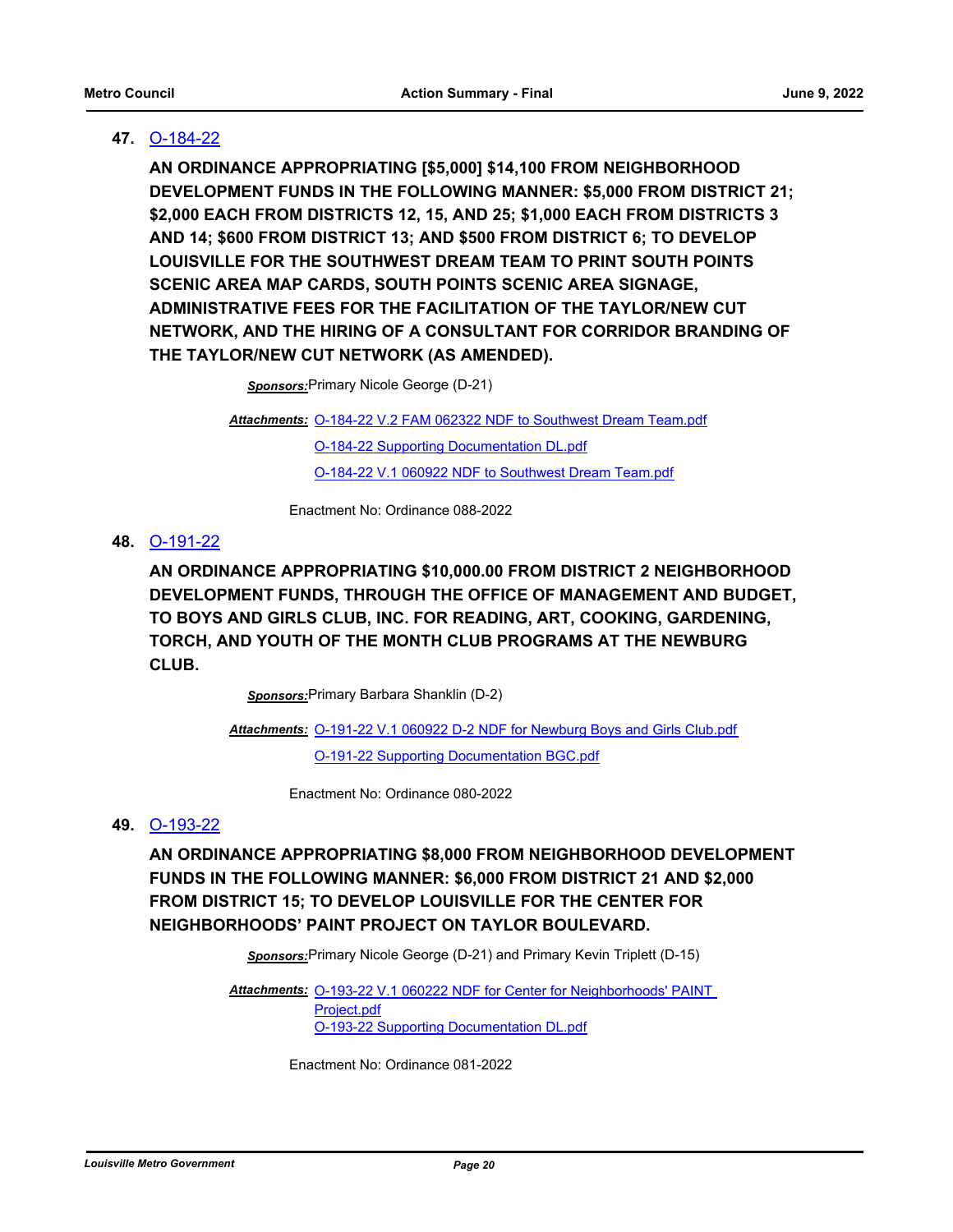# **Legislation assigned to BUDGET COMMITTEE**

### **50.** [O-198-22](http://louisville.legistar.com/gateway.aspx?m=l&id=/matter.aspx?key=60685)

**AN ORDINANCE RELATING TO THE FISCAL YEAR 2022-2023 OPERATING BUDGET FOR THE LOUISVILLE/JEFFERSON COUNTY METRO GOVERNMENT INCLUDING APPROPRIATIONS AND AUTHORIZATIONS FOR OPERATION, MAINTENANCE, SUPPORT, AND FUNCTIONING OF THE GOVERNMENT AND ITS VARIOUS OFFICERS, DEPARTMENTS, COMMISSIONS, INSTITUTIONS, AGENCIES, AND OTHER METRO-SUPPORTED ACTIVITIES (AS AMENDED).**

*Sponsors:*Primary Bill Hollander (D-9) and Primary Kevin Kramer (R-11)

Attachments: [O-198-22 V.2 CAM 062122 FY22-23 Operations Budget.pdf](http://louisville.legistar.com/gateway.aspx?M=F&ID=47de01e3-87f2-4d81-87fe-f33d100c70c7.pdf)

[O-198-22 ATTACH Amended Exhibit A - Fiscal Year 2022-2023](http://louisville.legistar.com/gateway.aspx?M=F&ID=cd6e5cdd-3cec-4a85-a80c-e600d67e2a54.pdf)  Operating Budget.pdf [approved CAM 062122 - Spreadsheet p. 1.pdf](http://louisville.legistar.com/gateway.aspx?M=F&ID=917d2a18-f4df-4248-9f4a-24f194eb814f.pdf) [approved CAM 062122 - Spreadsheet p. 2.pdf](http://louisville.legistar.com/gateway.aspx?M=F&ID=e576f4f0-adc4-4c0f-bc3f-257a9bff08f9.pdf) [approved CAM 062122 Council Member Controlled Spending FY23.pdf](http://louisville.legistar.com/gateway.aspx?M=F&ID=cda8a7e0-40ad-410d-b718-3d54498047ff.pdf) [approved CAM 062122 - FY23 Friendly Amendments to Operating and](http://louisville.legistar.com/gateway.aspx?M=F&ID=43ec8d07-da35-4649-919d-32b040015012.pdf)  Capital Ordinances.pdf [approved CAM 062122 - FY23 Operating Budget.pdf](http://louisville.legistar.com/gateway.aspx?M=F&ID=d77c3a39-eacb-4d26-84a4-022af5084594.pdf) [Technical Corrections Made to Amendment Documents.pdf](http://louisville.legistar.com/gateway.aspx?M=F&ID=d3f2b148-fafa-42ed-8bb2-1ce6bac98518.pdf) [Supporting Document - Amended FY23 External Agency Fund](http://louisville.legistar.com/gateway.aspx?M=F&ID=647f327e-b3bc-4b89-9a30-92dbbd39959b.pdf)  List.pdf [O-198-22 V.1 060922 FY22-23 Operations Budget.pdf](http://louisville.legistar.com/gateway.aspx?M=F&ID=1f3e0f16-04a0-4b3f-b066-db49063bf41a.pdf) [O-198-22 ATTACH Exhibit A - Fiscal Year 2022-2023 Operating](http://louisville.legistar.com/gateway.aspx?M=F&ID=65975dd2-700d-4eac-8dac-ea7f1ae4ccb2.pdf) 

Budget.pdf

Enactment No: Ordinance 083-2022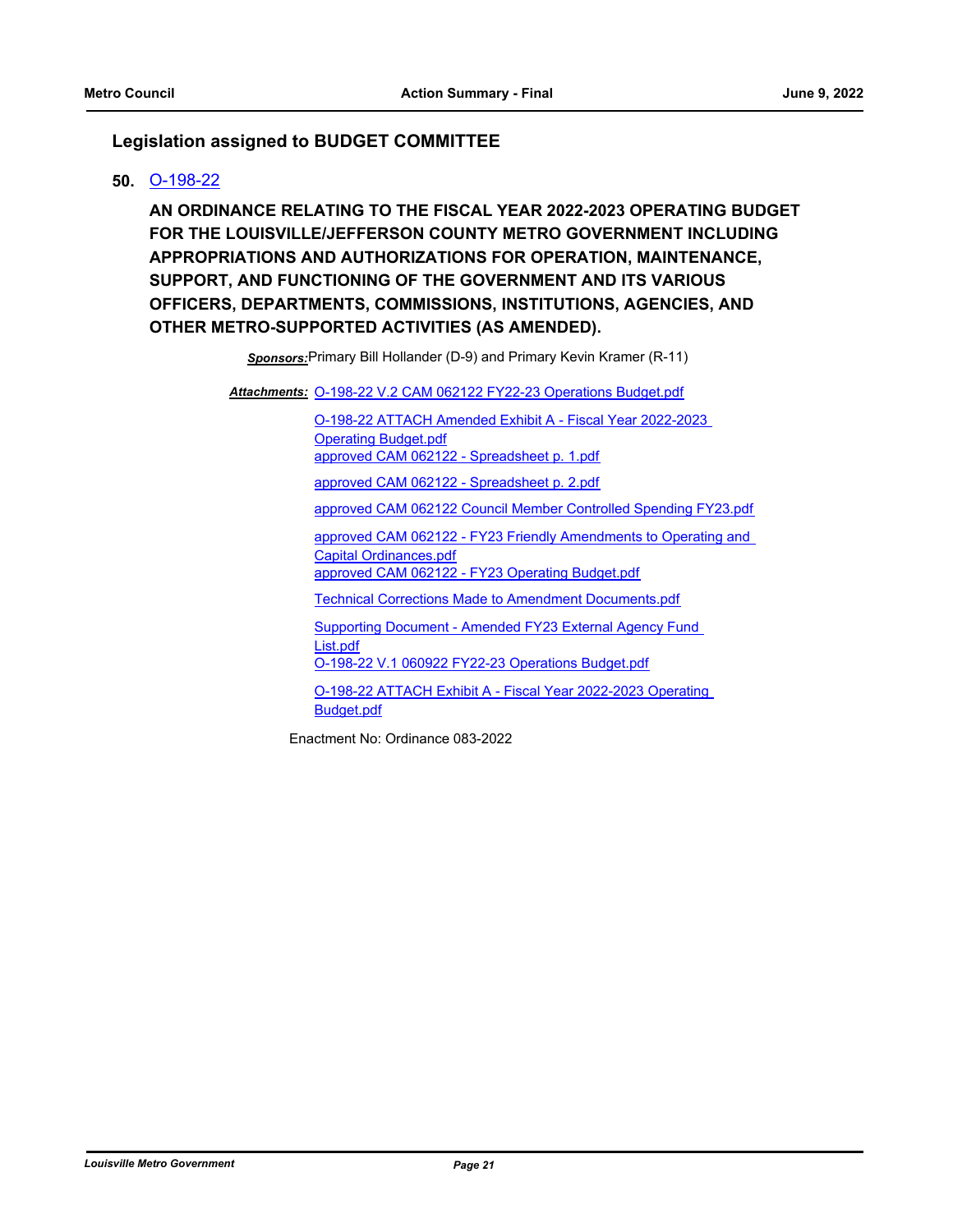# **51.** [O-199-22](http://louisville.legistar.com/gateway.aspx?m=l&id=/matter.aspx?key=60689)

**AN ORDINANCE RELATING TO THE FISCAL YEAR 2022-2023 CAPITAL BUDGET FOR THE LOUISVILLE/JEFFERSON COUNTY METRO GOVERNMENT INCLUDING APPROPRIATIONS AND AUTHORIZATIONS OF FUNDS FOR GENERAL CONSTRUCTION, MAINTENANCE, REPAIR AND IMPROVEMENT OF THE FACILITIES AND ASSETS OF THE GOVERNMENT OF LOUISVILLE/JEFFERSON COUNTY AND OTHER LOUISVILLE METRO-SUPPORTED ACTIVITIES (AS AMENDED).**

*Sponsors:*Primary Bill Hollander (D-9) and Primary Kevin Kramer (R-11)

Attachments: [O-199-22 V.2 CAM 062122 FY22-23 Capital Budget.pdf](http://louisville.legistar.com/gateway.aspx?M=F&ID=1a2180eb-f0dd-4941-98ee-aa8054db381f.pdf)

[O-199-22 ATTACH Amended Exhibit A - Fiscal Year 2022-2023](http://louisville.legistar.com/gateway.aspx?M=F&ID=5fa578ad-bfc2-4c03-b5a9-94ca9af2eb5f.pdf)  Capital Budget.pdf [approved CAM 062122 - FY23 Friendly Amendments to Operating and](http://louisville.legistar.com/gateway.aspx?M=F&ID=8d1a149c-9570-49dc-a8c0-067880c574da.pdf)  Capital Ordinances.pdf [approved CAM 062122 - FY23 Capital Budget.pdf](http://louisville.legistar.com/gateway.aspx?M=F&ID=6fc29c93-8757-4acb-a58f-2826a9d50a85.pdf) [approved CAM 062122 - Spreadsheet p. 1.pdf](http://louisville.legistar.com/gateway.aspx?M=F&ID=42561a2e-171c-4856-97a8-bc20f33eda7d.pdf) [approved CAM 062122 - Spreadsheet p. 2.pdf](http://louisville.legistar.com/gateway.aspx?M=F&ID=03ac7bca-4066-4797-8e5d-f137b28572b9.pdf) [approved CAM 062122 Council Member Controlled Spending FY23.pdf](http://louisville.legistar.com/gateway.aspx?M=F&ID=6cb8b6f7-b66d-4bfb-9ce9-821c8361abca.pdf) [Technical Corrections Made to Amendment Documents.pdf](http://louisville.legistar.com/gateway.aspx?M=F&ID=e6373915-dce3-4a83-b37d-c93658912161.pdf) [O-199-22 V.1 060922 FY22-23 Capital Budget.pdf](http://louisville.legistar.com/gateway.aspx?M=F&ID=ae8f67e1-1eb4-4ece-af7d-45de787f8ede.pdf) [O-199-22 ATTACH Exhibit A - Fiscal Year 2022-2023 Capital](http://louisville.legistar.com/gateway.aspx?M=F&ID=f75b6e71-e82f-419a-aa56-5ed22f640877.pdf) 

Budget.pdf

Enactment No: Ordinance 084-2022

# **Legislation assigned to COMMUNITY AFFAIRS, HOUSING, HEALTH AND EDUCATION COMMITTEE**

### **52.** [R-079-22](http://louisville.legistar.com/gateway.aspx?m=l&id=/matter.aspx?key=60661)

**A RESOLUTION HONORING AUGUSTA Y. THOMAS BY DEDICATING THE CORNER OF SHASTA TRAIL AND ILEX AVENUE AS "AUGUSTA Y. THOMAS WAY" IN HER HONOR.**

*Sponsors:*Primary Barbara Shanklin (D-2)

<u>Attachments: [R-079-22 V.1 060922 Honorary Street Sign for Augusta Thomas.pdf](http://louisville.legistar.com/gateway.aspx?M=F&ID=624a6aa9-2d0d-4ba7-92e1-99a1eeba7ce2.pdf)</u> [CIF061522PW02A \(for reference only\).pdf](http://louisville.legistar.com/gateway.aspx?M=F&ID=eebb5dcd-26f1-4148-b91c-621f4fa078b3.pdf)

Enactment No: Resolution 073-2022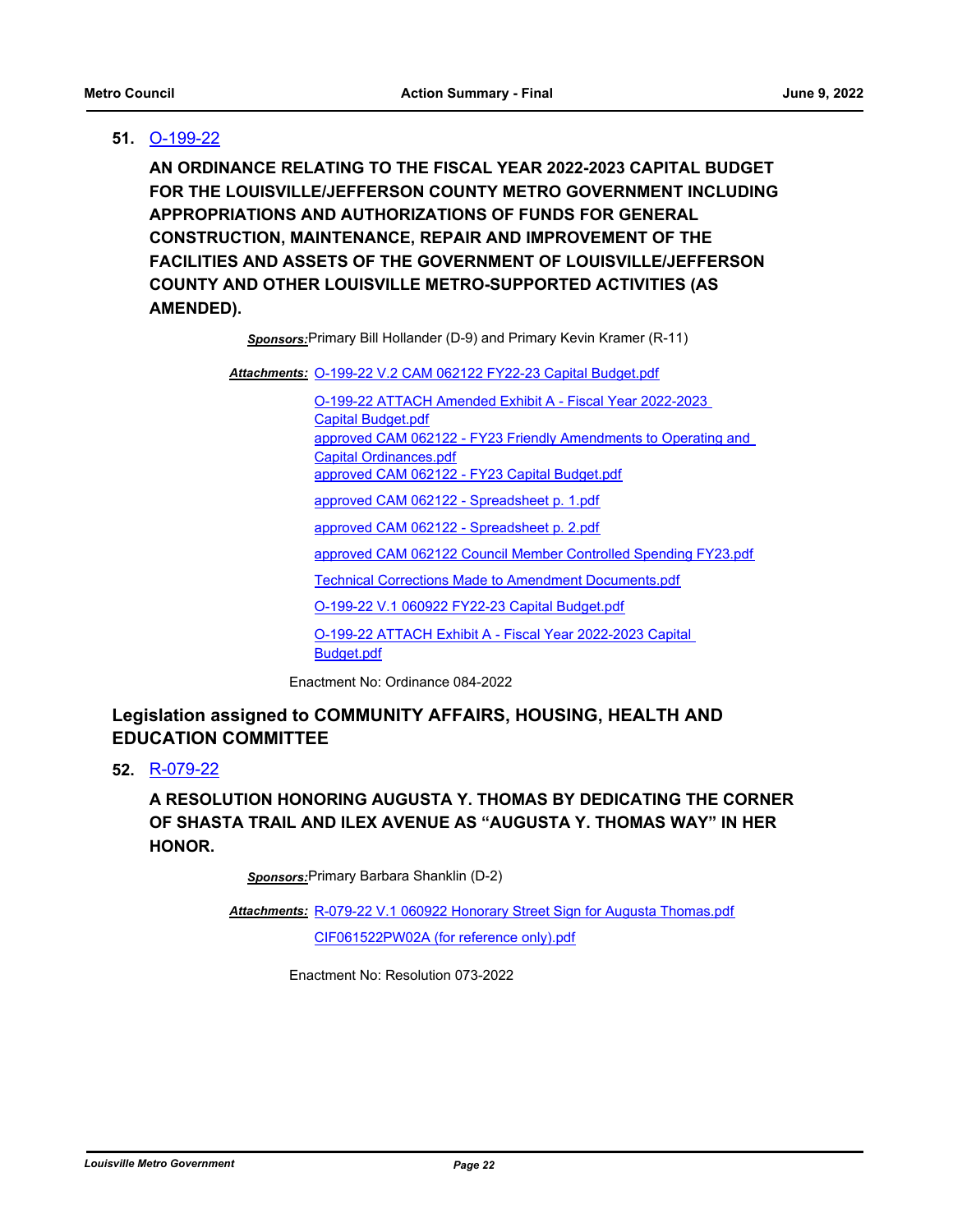### **53.** [R-080-22](http://louisville.legistar.com/gateway.aspx?m=l&id=/matter.aspx?key=60673)

# **A RESOLUTION CALLING ON KENTUCKY LEGISLATORS TO PASS A MEASURE ELIMINATING THE SALES AND USE TAX ON FEMININE HYGIENE PRODUCTS.**

*Sponsors:*Primary Paula McCraney (D-7), Primary Cassie Chambers Armstrong (D-8) and Additional Jecorey Arthur (D-4)

*Attachments:* [R-080-22 V.1 060922 Urge KY Legislature to Eliminate Pink Tax.pdf](http://louisville.legistar.com/gateway.aspx?M=F&ID=f424c504-e78b-40ef-bfa7-654c8c85fee7.pdf)

#### **54.** [R-081-22](http://louisville.legistar.com/gateway.aspx?m=l&id=/matter.aspx?key=60674)

# **A RESOLUTION CALLING ON KENTUCKY LEGISLATORS TO PASS A MEASURE ELIMINATING THE SALES AND USE TAX FOR DIAPERS.**

*Sponsors:*Primary Paula McCraney (D-7), Primary Cassie Chambers Armstrong (D-8) and Additional Jecorey Arthur (D-4)

*Attachments:* [R-081-22 V.1 060922 Urge KY Legislature to Eliminate Diaper Tax.pdf](http://louisville.legistar.com/gateway.aspx?M=F&ID=8267ff70-a806-4e01-b848-1c0308117a81.pdf)

### **Legislation assigned to LABOR AND ECONOMIC DEVELOPMENT COMMITTEE**

**55.** [R-077-22](http://louisville.legistar.com/gateway.aspx?m=l&id=/matter.aspx?key=60373)

**A RESOLUTION APPROVING THE GRANTING OF LOCAL INCENTIVES TO DISTILLED SPIRITS EPICENTER, LLC AND ANY SUBSEQUENT ASSIGNEES OR APPROVED AFFILIATES THEREOF PURSUANT TO KRS CHAPTER 154, SUBCHAPTER 32.**

*Sponsors:*Primary David James (D-6)

Attachments: R-077-22 V.1 060922 Local Incentives for Distilled Spirits Epicenter.pdf [Distilled Spirits Epicenter - Local Support ltr 6-21-2017.pdf](http://louisville.legistar.com/gateway.aspx?M=F&ID=38f644a7-889e-4774-924f-62913d819869.pdf) [Distilled Spirits Epicenter, LLC - KBI Board Report - Prelim - June 29](http://louisville.legistar.com/gateway.aspx?M=F&ID=9249f598-fe99-4137-90d3-900a851ec1aa.pdf)  2017.pdf

Enactment No: Resolution 074-2022

# **Legislation assigned to PARKS AND SUSTAINABILITY COMMITTEE**

**56.** [O-183-22](http://louisville.legistar.com/gateway.aspx?m=l&id=/matter.aspx?key=60375)

# **AN ORDINANCE AMENDING CHAPTER 42 OF THE LOUISVILLE METRO CODE OF ORDINANCES REGARDING USE OF METRO OWNED PARKS.**

*Sponsors:*Primary David James (D-6), Primary Barbara Shanklin (D-2), Primary Cindi Fowler (D-14), Primary Nicole George (D-21) and Additional Amy Holton Stewart (D-25)

*Attachments:* [O-183-22 V.1 060922 Amend LMCO Chp 42 RE Parks Fees.pdf](http://louisville.legistar.com/gateway.aspx?M=F&ID=89a83e31-c389-4d59-994e-f236869d4be5.pdf)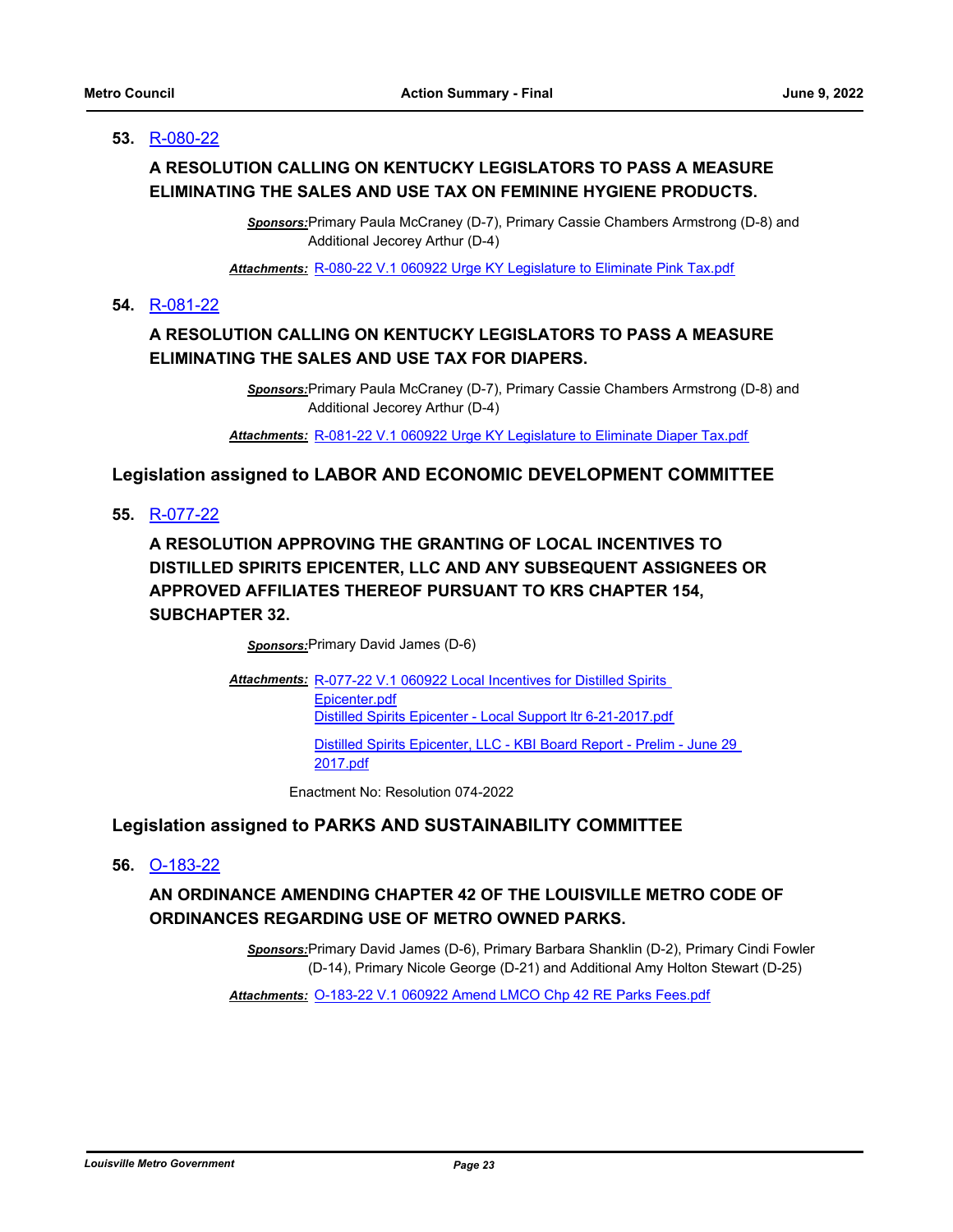# **Legislation assigned to PLANNING AND ZONING COMMITTEE**

### **57.** [O-185-22](http://louisville.legistar.com/gateway.aspx?m=l&id=/matter.aspx?key=60379)

**AN ORDINANCE RELATING TO THE ZONING OF PROPERTY LOCATED AT 3323 AND 3325 FREYS HILL ROAD CONTAINING APPROXIMATELY 15.22 ACRES AND BEING IN LOUISVILLE METRO (CASE NO. 21ZONE0102). (AMENDMENT BY SUBSTITUTION)**

*Sponsors:*Primary Markus Winkler (D-17)

Attachments: **O-185-22 V.2 CABS 061422 Zoning Change 3323 and 3325 Freys Hill** Rd.pdf [O-185-22 PROPOSED CABS 061422 Zoning Change 3323 and 3325](http://louisville.legistar.com/gateway.aspx?M=F&ID=fdead144-0802-4dc9-807d-ed1f67ad7488.docx)  Freys Hill Rd.docx [O-185-22 V.1 060922 Zoning Change 3323 and 3325 Freys Hill Rd.pdf](http://louisville.legistar.com/gateway.aspx?M=F&ID=1504c444-fbe8-4daa-b8e9-ed7be68da526.pdf) [21-zone-0102.pdf](http://louisville.legistar.com/gateway.aspx?M=F&ID=5a912107-86c2-4c8d-befd-7d5da835fff6.pdf) [21-ZONE-0102 PC Minutes.pdf](http://louisville.legistar.com/gateway.aspx?M=F&ID=12ec4d1e-d551-4928-a366-de49cd90ad5f.pdf) [21-ZONE-0102 Other Minutes.pdf](http://louisville.legistar.com/gateway.aspx?M=F&ID=895ac4b2-36aa-41da-ade3-647b226f5d7f.pdf) [21-ZONE-0102 Staff Reports.pdf](http://louisville.legistar.com/gateway.aspx?M=F&ID=6bf17e5c-22be-475d-8831-a09237ee2b47.pdf) [21-ZONE-0102 Legal Description.pdf](http://louisville.legistar.com/gateway.aspx?M=F&ID=f5bdbdf1-b62c-4b29-9c4c-3a3fc451082a.pdf) [21-ZONE-0102 Applicant Booklet.pdf](http://louisville.legistar.com/gateway.aspx?M=F&ID=6e11d48d-0bc1-489f-bea4-1be92faed782.pdf) [21-ZONE-0102 Citizen Letters.pdf](http://louisville.legistar.com/gateway.aspx?M=F&ID=1314052f-ccb8-4d71-b075-04ec9762661a.pdf) [21-ZONE-0102 Elevations.pdf](http://louisville.legistar.com/gateway.aspx?M=F&ID=b263b6b2-122e-4c50-ac78-95f1979a39f0.pdf) [21-ZONE-0102 Geotechnical Report.pdf](http://louisville.legistar.com/gateway.aspx?M=F&ID=74518cd4-9fae-487b-81cf-9628db6c452c.pdf) [21-ZONE-0102 Justification Statement.pdf](http://louisville.legistar.com/gateway.aspx?M=F&ID=37f8b81e-6e52-4a60-8287-dafd72aeef53.pdf) [21-ZONE-0102 Plan.pdf](http://louisville.legistar.com/gateway.aspx?M=F&ID=00ad07a9-4da9-4be9-bcc2-73a5b5651003.pdf) [May 12, 2022 PC Minutes Case No. 21-ZONE-0102.pdf](http://louisville.legistar.com/gateway.aspx?M=F&ID=e71092c6-9c1a-4b6a-a978-8f1d43e6d00e.pdf)

Enactment No: Ordinance 082-2022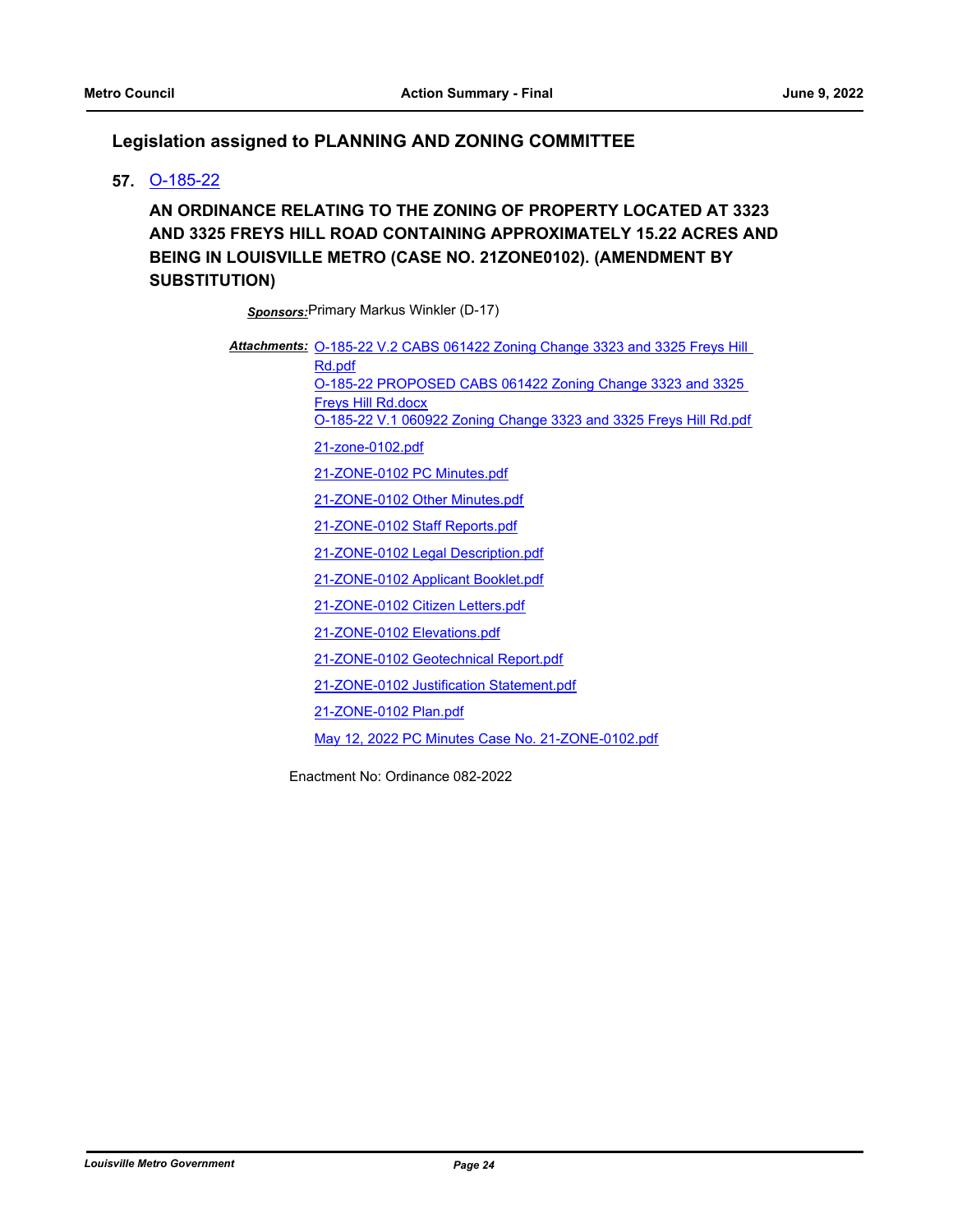### **58.** [O-186-22](http://louisville.legistar.com/gateway.aspx?m=l&id=/matter.aspx?key=60380)

**AN ORDINANCE RELATING TO THE ZONING AND FORM DISTRICT OF, AND REVISED DETAILED DISTRICT DEVELOPMENT PLAN FOR, PROPERTIES LOCATED AT 3200 AND 3201 DUPIN DRIVE AND 5400 MINOR LANE CONTAINING APPROXIMATELY 2.63 ACRES AND BEING IN LOUISVILLE METRO (CASE NO. 21ZONE0162). (AS AMENDED)**

*Sponsors:*Primary Madonna Flood (D-24)

Attachments: **O-186-22 V.2 FAM 062322 Zoning Rev Dev Plan at 3200 and 3201** Dupini and 5400 Minor Ln.pdf [O-186-22 V.1 060922 Zoning Rev Dev Plan at 3200 and 3201 Dupini](http://louisville.legistar.com/gateway.aspx?M=F&ID=17709819-a0ce-41dd-9516-f4aa4db04e15.pdf)  and 5400 Minor Ln.pdf [21-ZONE-0162.pdf](http://louisville.legistar.com/gateway.aspx?M=F&ID=b4fa7091-4e1d-47b0-a389-66fbdfd18300.pdf) [21-ZONE-0162 PC Minutes.pdf](http://louisville.legistar.com/gateway.aspx?M=F&ID=04454aba-83ea-4567-b182-f7dc1dda4bee.pdf) [21-ZONE-0162 Staff Reports.pdf](http://louisville.legistar.com/gateway.aspx?M=F&ID=80e34bd0-8c9b-474e-8005-a2167b409e79.pdf) [21-ZONE-0162 Legal Description.pdf](http://louisville.legistar.com/gateway.aspx?M=F&ID=cce1ebd6-67a6-4ee7-a637-7419d7f4cc1f.pdf) [21-ZONE-0162 Applicant Booklet.pdf](http://louisville.legistar.com/gateway.aspx?M=F&ID=e3d9a203-4bdd-4d06-aaf6-48b52c85af22.pdf) [21-ZONE-0162 Letter of Explanation.pdf](http://louisville.legistar.com/gateway.aspx?M=F&ID=374004f2-bb99-479f-a510-3736234996b1.pdf) [21-ZONE-0162 Traffic Study.pdf](http://louisville.legistar.com/gateway.aspx?M=F&ID=8d2ec7dd-ff88-4f9f-aa6a-cfbe2330f8c9.pdf) [21-ZONE-0162 Plan.pdf](http://louisville.legistar.com/gateway.aspx?M=F&ID=0f6aedec-b0b3-4c6d-ba78-2d24802b6117.pdf)

Enactment No: Ordinance 090-2022

#### **59.** [O-187-22](http://louisville.legistar.com/gateway.aspx?m=l&id=/matter.aspx?key=60381)

**AN ORDINANCE RELATING TO THE ZONING OF, AND ASSOCIATED PARKING WAIVER FOR, PROPERTY LOCATED AT 3106 CHENOWETH RUN ROAD CONTAINING APPROXIMATELY 1.88 ACRES AND BEING IN LOUISVILLE METRO (CASE NO. 21ZONE0135). (AS AMENDED)**

> Attachments: **O-187-22 V.2 CAM 061422 Zoning, and Assoc Parking Waiver, at** 3106 Chenoweth Run Rd.pdf [O-187-22 V.1 060922 Zoning, and Assoc Parking Waiver, at 3106](http://louisville.legistar.com/gateway.aspx?M=F&ID=95449fcc-7e47-48b8-98e7-536ebfc791e2.pdf)  Chenoweth Run Rd.pdf [21-ZONE-0135.pdf](http://louisville.legistar.com/gateway.aspx?M=F&ID=5c7274f2-a661-4fdd-a4da-fab16a04ccc5.pdf) [21-ZONE-0135 PC Minutes.pdf](http://louisville.legistar.com/gateway.aspx?M=F&ID=76508506-71bb-485f-a955-604bc83b1515.pdf) [21-ZONE-0135 Other Minutes.pdf](http://louisville.legistar.com/gateway.aspx?M=F&ID=dd1ac152-2fd2-47ef-a9d8-6b276cdfe638.pdf) [21-ZONE-0135 Staff Reports.pdf](http://louisville.legistar.com/gateway.aspx?M=F&ID=bac6eac2-08d4-4e31-be86-90973053fd3a.pdf) [21-ZONE-0135 Legal Description.pdf](http://louisville.legistar.com/gateway.aspx?M=F&ID=21474721-f928-41c2-94cf-8c8cbadb7a50.pdf) [21-ZONE-0135\\_Applicant Justification.pdf](http://louisville.legistar.com/gateway.aspx?M=F&ID=c0706061-d62e-4a69-917a-f4dc9202c47b.pdf) [21-ZONE-0135\\_Elevations\\_011022.pdf](http://louisville.legistar.com/gateway.aspx?M=F&ID=055ede53-4ada-4e54-885c-1434dc4b8b1a.pdf) [21-ZONE-0135\\_Parking Study\\_012022.pdf](http://louisville.legistar.com/gateway.aspx?M=F&ID=29947828-075a-4b63-95be-85e4cb2b9e98.pdf) [Chenoweth Run Building Elevations 4-12-2022.pdf](http://louisville.legistar.com/gateway.aspx?M=F&ID=b0a8e7a2-2da5-4739-8684-e4d33af48d91.pdf) [ph 2 Presentation - Chenoweth Run Rd - One Fourteen LLC.pdf](http://louisville.legistar.com/gateway.aspx?M=F&ID=00dcb731-4db1-448b-98e0-e0dece3218c3.pdf) [21-ZONE-0135 Plan.pdf](http://louisville.legistar.com/gateway.aspx?M=F&ID=cb4b6188-770a-4bef-9300-5c6511d4f9e7.pdf)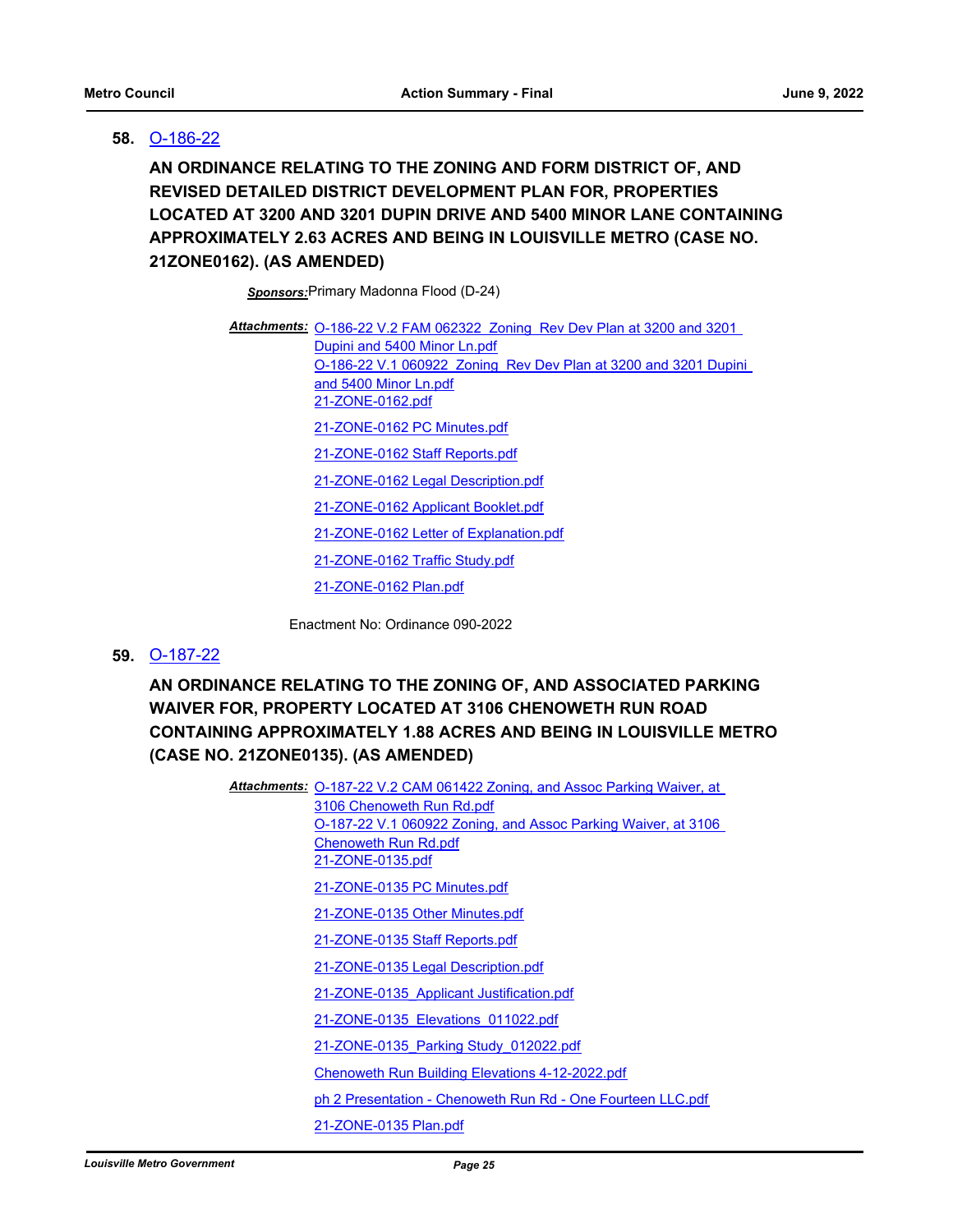Enactment No: Ordinance 091-2022

### **60.** [O-188-22](http://louisville.legistar.com/gateway.aspx?m=l&id=/matter.aspx?key=60382)

# **AN ORDINANCE RELATING TO THE ZONING OF PROPERTY LOCATED AT 905 EAST OAK STREET CONTAINING APPROXIMATELY 0.086 ACRES AND BEING IN LOUISVILLE METRO (CASE NO. 22ZONE0009).**

*Sponsors:*Primary Madonna Flood (D-24)

Attachments: [O-188-22 V.1 060922 Zoning at 905 East Oak Street.pdf](http://louisville.legistar.com/gateway.aspx?M=F&ID=d8420294-9868-473e-b40e-f82661c173bd.pdf)

[22-ZONE-0009.pdf](http://louisville.legistar.com/gateway.aspx?M=F&ID=ba7c131e-e272-46ed-aa8d-650eb0574ce7.pdf)

[22-ZONE-0009 PC Minutes.pdf](http://louisville.legistar.com/gateway.aspx?M=F&ID=f0131613-bec4-4d9c-9aee-77e3395e1e64.pdf)

[22-ZONE-0009 Other Minutes.pdf](http://louisville.legistar.com/gateway.aspx?M=F&ID=b55394d2-39c7-4602-b37f-9fe1c444eb17.pdf)

[22-ZONE-0009 Staff Reports.pdf](http://louisville.legistar.com/gateway.aspx?M=F&ID=a0786a0e-4ad6-4784-af14-b8afcc293fcc.pdf)

[22-ZONE-0009 Legal Description.pdf](http://louisville.legistar.com/gateway.aspx?M=F&ID=d8e5ff4e-a368-4bb7-be01-6ac31c42f602.pdf)

[22-ZONE-0009 Applicant Booklets.pdf](http://louisville.legistar.com/gateway.aspx?M=F&ID=9a998688-db0d-4ef4-8636-e93db0554a44.pdf)

[22-ZONE-0009 Plan.pdf](http://louisville.legistar.com/gateway.aspx?M=F&ID=fb57cc00-c167-4558-817e-31e074b2bba1.pdf)

### **61.** [O-189-22](http://louisville.legistar.com/gateway.aspx?m=l&id=/matter.aspx?key=60383)

# **AN ORDINANCE RELATING TO THE REVISED DISTRICT DEVELOPMENT PLAN FOR PROPERTY LOCATED AT 11905 DIXIE HIGHWAY CONTAINING APPROXIMATELY 2.19 ACRES AND BEING IN LOUISVILLE METRO (CASE NO. 22DDP0009).**

*Sponsors:*Primary Madonna Flood (D-24)

Attachments: O-189-22 V.1 060922 Revised District Dev Plan for 11905 Dixie Highway.pdf [22-DDP-0009.pdf](http://louisville.legistar.com/gateway.aspx?M=F&ID=d975be51-d54e-4908-ae7b-b735d4147308.pdf) [22-DDP-0009 PC Minutes.pdf](http://louisville.legistar.com/gateway.aspx?M=F&ID=b5af49a5-7e7d-4981-9c33-a83def4cb5c7.pdf) [22-DDP-0009 Staff Report.pdf](http://louisville.legistar.com/gateway.aspx?M=F&ID=20d3e48f-6890-4649-a767-123c38748286.pdf) [22-DDP-0009 Letter of Explanation.pdf](http://louisville.legistar.com/gateway.aspx?M=F&ID=010ad2e7-b563-4030-b663-2e2dd6871b83.pdf) [22-DDP-0009 Applicant Exhibits.pdf](http://louisville.legistar.com/gateway.aspx?M=F&ID=48df9723-1574-4589-a937-ef53e5e8fa6e.pdf) [22-DDP-0009 Plan.pdf](http://louisville.legistar.com/gateway.aspx?M=F&ID=9039f559-5b59-480b-a485-73fa1c7fc7f0.pdf)

Enactment No: Ordinance 092-2022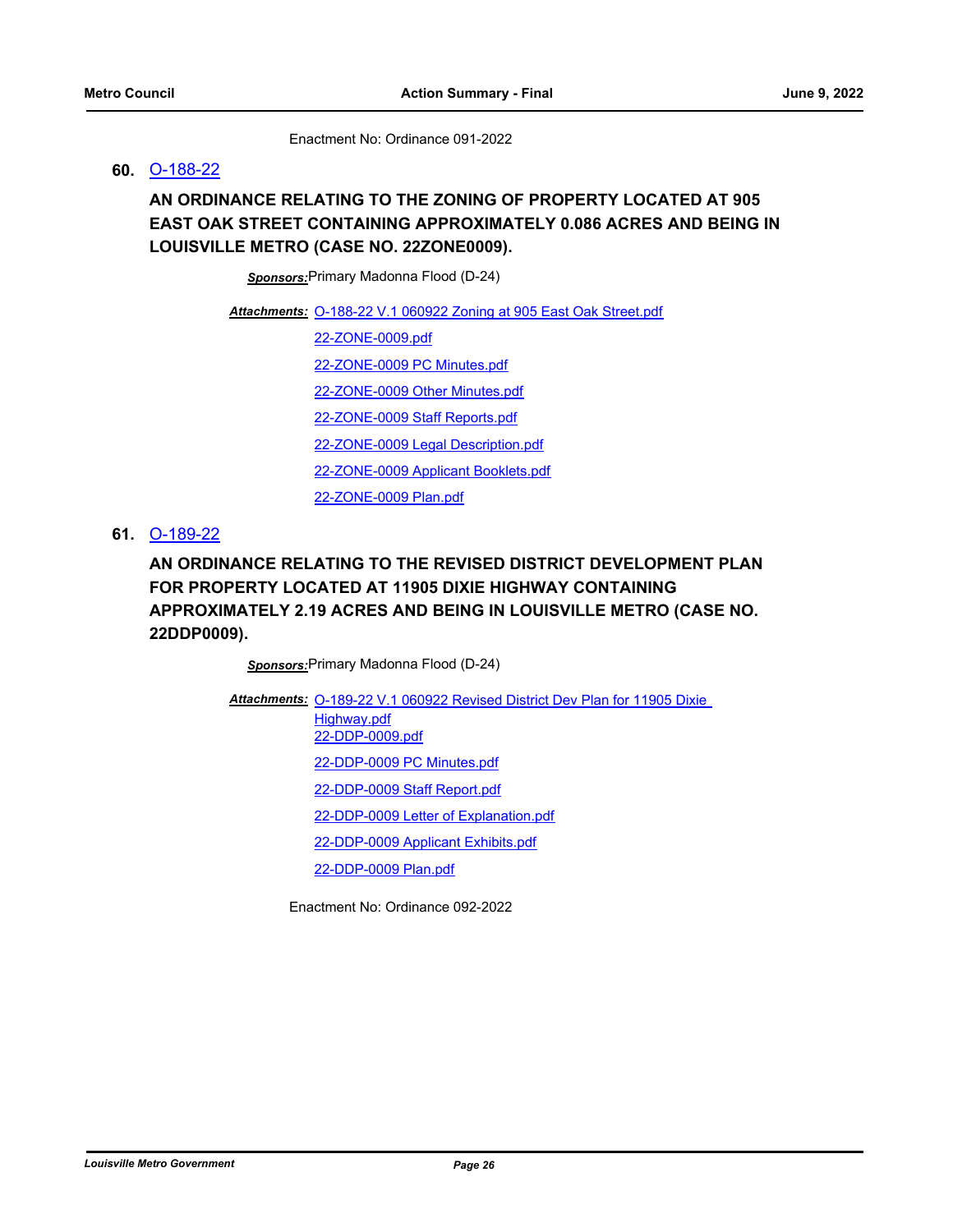### **62.** [O-192-22](http://louisville.legistar.com/gateway.aspx?m=l&id=/matter.aspx?key=60396)

# **AN ORDINANCE RELATING TO THE ZONING OF PROPERTY LOCATED AT 8315 NASH STREET CONTAINING APPROXIMATELY 2.29 ACRES AND BEING IN LOUISVILLE METRO (CASE NO. 21ZONE0164).**

*Sponsors:*Primary Mark H. Fox (D-13)

[O-192-22 V.1 060922 Zoning at 8315 Nash Rd.pdf](http://louisville.legistar.com/gateway.aspx?M=F&ID=09f8058d-24a5-4507-b9b7-ad65bf8e2522.pdf) *Attachments:*

[21-zone-0164.pdf](http://louisville.legistar.com/gateway.aspx?M=F&ID=6de84f73-4d39-4713-9427-b2efdcf89e35.pdf)

[21-ZONE-0164 PC Minutes.pdf](http://louisville.legistar.com/gateway.aspx?M=F&ID=ecdb9f8a-3c94-43f4-b760-f92e695dc0dd.pdf)

[21-ZONE-0164 Other Minutes.pdf](http://louisville.legistar.com/gateway.aspx?M=F&ID=3e8d97b4-d5e0-4cd0-9cd8-de0e8ae7472a.pdf)

[21-ZONE-0164 Staff Reports.pdf](http://louisville.legistar.com/gateway.aspx?M=F&ID=028afce5-1702-43a6-aa0f-658c7498f871.pdf)

[21-ZONE-0164 Legal Description.pdf](http://louisville.legistar.com/gateway.aspx?M=F&ID=46a3683e-f94e-4718-a047-59e7aa16bbea.pdf)

[21-ZONE-0164 Applicant Studies.pdf](http://louisville.legistar.com/gateway.aspx?M=F&ID=8fb54a0d-33b4-45b0-be3a-026e21b44483.pdf)

[21-ZONE-0164 Applicant Booklets.pdf](http://louisville.legistar.com/gateway.aspx?M=F&ID=74d599ba-9daa-4246-8286-39b16f584f77.pdf)

[21-ZONE-0164 Statement of Compliance.pdf](http://louisville.legistar.com/gateway.aspx?M=F&ID=42b4ee7a-21bf-4648-a82b-033f4315105e.pdf)

[21-zone-0164\\_Stamped Plan.pdf](http://louisville.legistar.com/gateway.aspx?M=F&ID=290d00b8-a59f-47a2-b5a7-feb80689a808.pdf)

Enactment No: Ordinance 093-2022

### **63.** [O-194-22](http://louisville.legistar.com/gateway.aspx?m=l&id=/matter.aspx?key=60400)

# **AN ORDINANCE RELATING TO THE ZONING OF PROPERTIES LOCATED AT 10310 AND 10312 STONESTREET ROAD CONTAINING APPROXIMATELY 3.6 ACRES AND BEING IN LOUISVILLE METRO (CASE NO. 21ZONE0150).**

*Sponsors:*Primary Madonna Flood (D-24)

[O-194-22 V.1 060922 Zoning at 10310 & 10312 Stonestreet Rd.pdf](http://louisville.legistar.com/gateway.aspx?M=F&ID=e52b594a-ddfc-4125-9a49-d694fdd8165c.pdf) *Attachments:*

[21-ZONE-0150.pdf](http://louisville.legistar.com/gateway.aspx?M=F&ID=a5f1c1f2-d356-4978-9fc4-3a1764cb31d4.pdf)

[21-ZONE-0150 PC Minutes.pdf](http://louisville.legistar.com/gateway.aspx?M=F&ID=f27d6444-9f4a-438b-891a-409202c9274f.pdf)

[21-ZONE-0150 Other Minutes.pdf](http://louisville.legistar.com/gateway.aspx?M=F&ID=69089788-1e70-41c8-a342-0ece5c1a832a.pdf)

[21-ZONE-0150 Staff Reports.pdf](http://louisville.legistar.com/gateway.aspx?M=F&ID=3d99d4b8-28d4-4c80-b2b2-a9dc4d7e6cdc.pdf)

[21-ZONE-0150 Applicant Booklets.pdf](http://louisville.legistar.com/gateway.aspx?M=F&ID=39d6a967-99da-4882-a043-64586a00f882.pdf)

[21-ZONE-0150 Justification Statement.pdf](http://louisville.legistar.com/gateway.aspx?M=F&ID=c40398a7-a38a-438c-aa4d-7f713226196a.pdf)

[21-ZONE-0150 Citizen Letters.pdf](http://louisville.legistar.com/gateway.aspx?M=F&ID=bea687c3-6add-461b-a6da-65e3018da4ef.pdf)

[21-ZONE-0150 Plan.pdf](http://louisville.legistar.com/gateway.aspx?M=F&ID=85f8d3bd-474d-4f85-bf98-1b4e638f9ea1.pdf)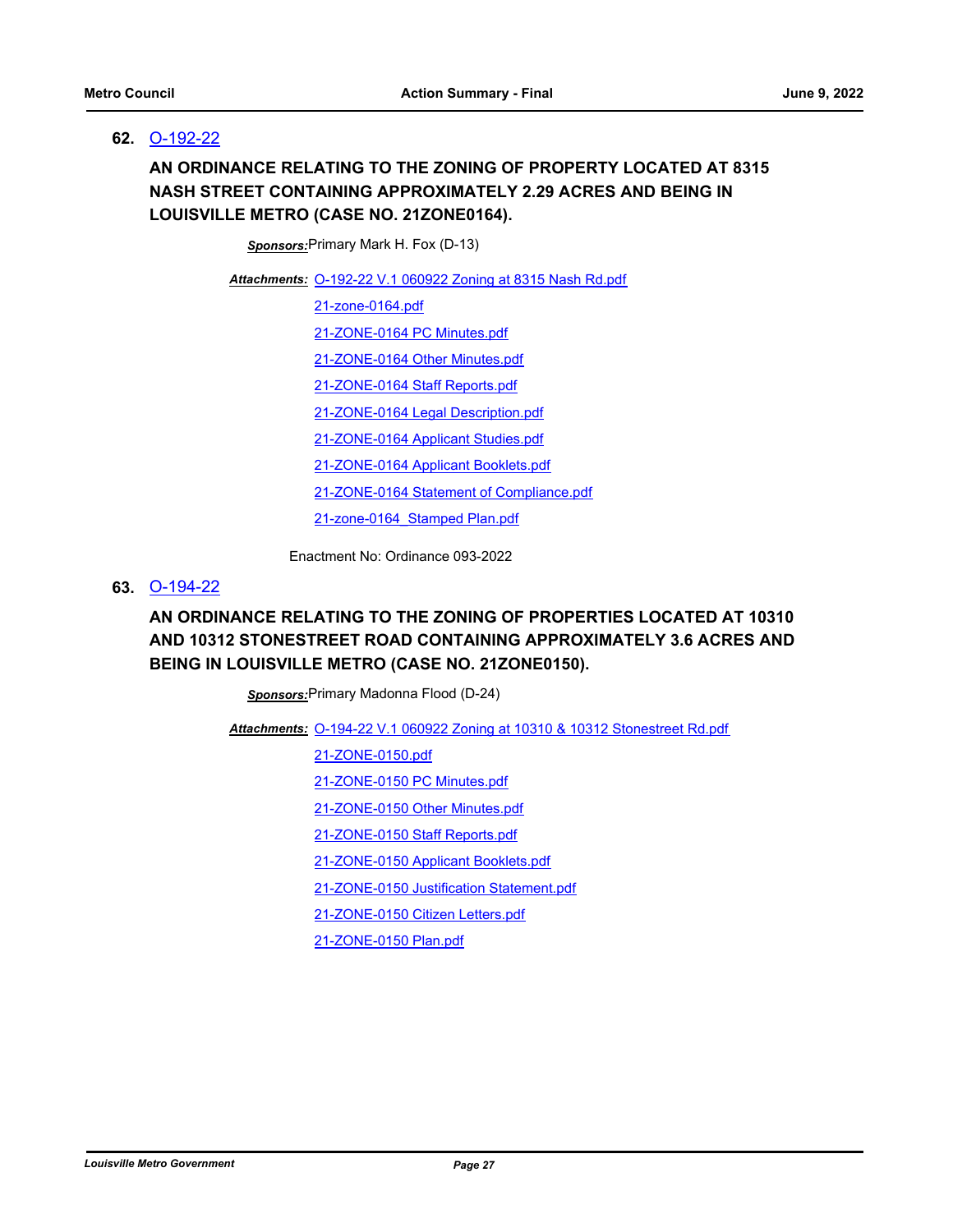# **64.** [R-083-22](http://louisville.legistar.com/gateway.aspx?m=l&id=/matter.aspx?key=60684)

# **A RESOLUTION RECOGNIZING THE ORIGINAL HIGHLANDS NEIGHBORHOOD ASSOCIATION AND THE OFFICIAL NEIGHBORHOOD MAP OF THE ORIGINAL HIGHLANDS NEIGHBORHOOD.**

*Sponsors:*Primary Cassie Chambers Armstrong (D-8)

Attachments: R-083-22 V.1 060922 Recognize Original Highlands Neighborhood Assoc and Official Neighborhood Map.pdf [R-083-22 ATTACH Exhibit A - Map.pdf](http://louisville.legistar.com/gateway.aspx?M=F&ID=0a4a1a0b-2e3c-4310-a901-a18e1501716f.pdf)

# **Legislation assigned to PUBLIC SAFETY COMMITTEE**

### **65.** [R-074-22](http://louisville.legistar.com/gateway.aspx?m=l&id=/matter.aspx?key=60354)

**A RESOLUTION AUTHORIZING THE MAYOR TO MAKE APPLICATION FOR AND, UPON APPROVAL, TO ENTER INTO AN AGREEMENT WITH THE KENTUCKY OFFICE OF HOMELAND SECURITY (KOHS), TO EXECUTE ANY DOCUMENTS WHICH ARE DEEMED NECESSARY BY KOHS TO FACILITATE AND ADMINISTER THE PROJECT AND TO ACT AS THE AUTHORIZED CORRESPONDENT FOR THIS PROJECT IN THE AMOUNT OF \$277,000 FOR THE PURCHASE OF A REHAB AND RESPONSE VEHICLE TO BE ADMINISTERED BY THE LOUISVILLE METRO POLICE DEPARTMENT.**

*Sponsors:*Primary Mark H. Fox (D-13)

Attachments: R-074-22 V.1 060922 Mayor to Enter Agreement with KOHS for Project to Purchase and Rehab Response Vehicles.pdf

Enactment No: Resolution 075-2022

# **Legislation assigned to PUBLIC WORKS COMMITTEE**

**66.** [O-182-22](http://louisville.legistar.com/gateway.aspx?m=l&id=/matter.aspx?key=60374)

**AN ORDINANCE AMENDING THE LOUISVILLE/JEFFERSON COUNTY METRO GOVERNMENT CODE OF ORDINANCES CHAPTER 119 REGARDING THE REGISTRATION OF RENTAL HOUSING TO INCLUDE AND ASSIGN THE DIRECTOR OF LOUISVILLE METRO CODES AND REGULATIONS, OR DESIGNEE, FURTHER ADMINISTRATION AND ENFORCEMENT DUTIES REGARDING THE REGISTRY OF RENTAL HOUSING UNITS.**

> *Sponsors:*Primary Rick Blackwell (D-12), Primary Keisha Dorsey (D-3), Primary Nicole George (D-21) and Primary Jecorey Arthur (D-4)

*Attachments:* [O-182-22 V.1 060922 Regarding Registry of Rental Houing Units.pdf](http://louisville.legistar.com/gateway.aspx?M=F&ID=c30411b1-f754-4c89-8ad4-5e95a981ace4.pdf)